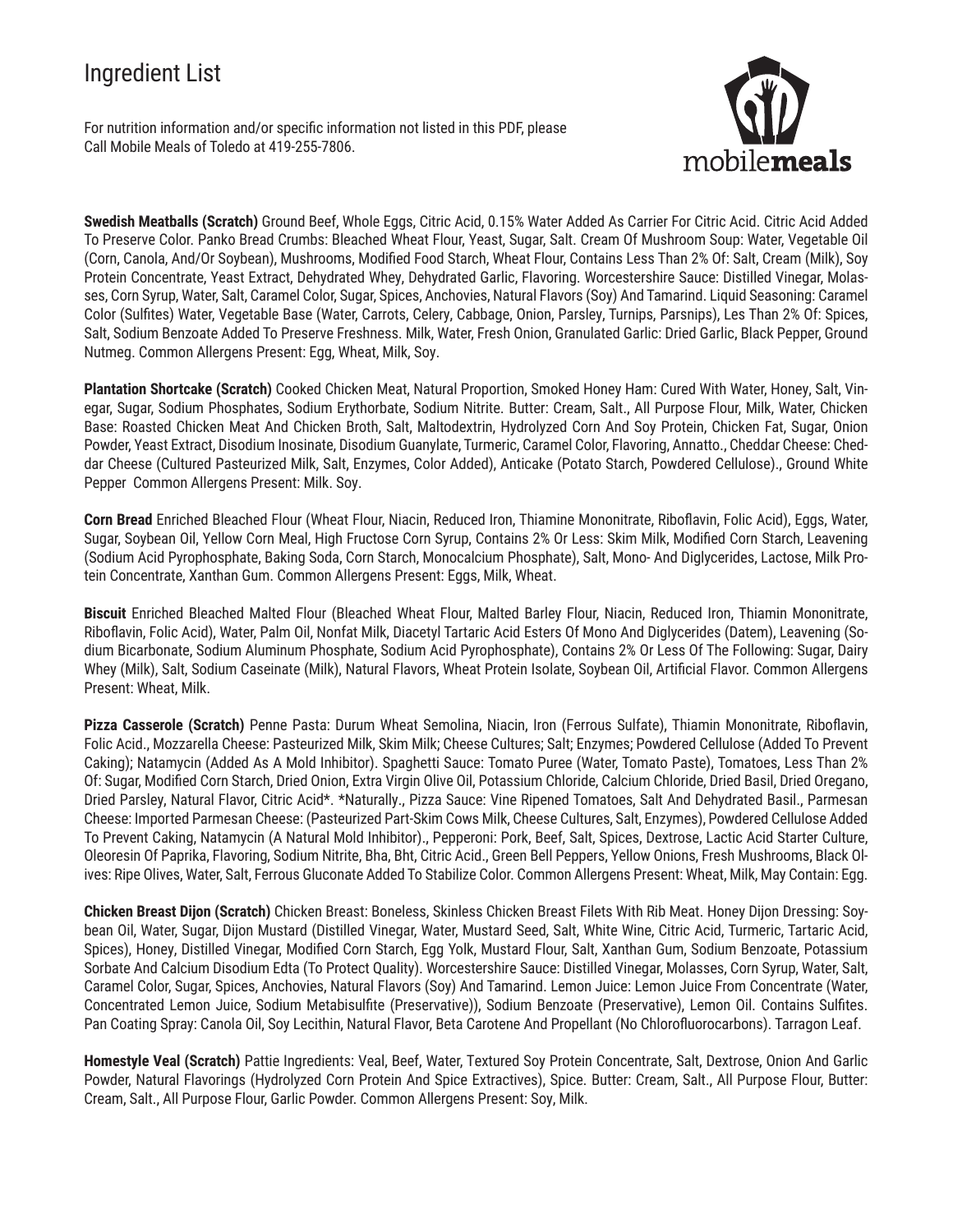**Lasagna Roll** Ricotta Cheese (Pasteurized Whey, Pasteurized Milk, Vinegar And Carrageenan), Semolina Flour, Water, Heavy Whipping Cream (Cream, Carrageenan), Contains Less Than 2% Of: Parmesan Cheese (Pasteurized Part-Skim Milk, Cheese Cultures, Salt, Enzymes), Unsalted Butter (Pasteurized Cream, Natural Flavorings), Eggs, Romano Cheese (Pasteurized Cow's Milk, Cheese Cultures, Salt, Enzymes), Dehydrated Garlic, Dehydrated Onion, Spice, Citric Acid, Modified Food Starch, Salt. Common Allergens Present: Egg, Milk, Wheat.

**Spaghetti Sauce W/ Meat (Scratch)** Ground Beef, Yellow Onions, Fresh Garlic, Basil, Black Pepper, Canola Oil, Diced Tomatoes: Vine-Ripened Tomatoes, Tomato Juice, Less Than 2% Of: Calcium Chloride, Citric Acid, Tomato Sauce: Tomato Puree, Salt, Citric Acid, Onion Powder, Garlic Powder, Dehydrated Bell Peppers, Natural Flavors., Butter: Cream, Salt, Spaghetti Noodles: Durum Wheat Semolina, Niacin, Iron (Ferrous Sulfate), Thiamin Mononitrate, Riboflavin, Folic Acid. Common Allergens Present: Wheat. May Contain: Egg.

**Bourbon Pork Chop** Pork, Water, Salt, Sodium Tripolyphosphate (30.06%), Lemon Juice Concentrate., Low Sodium Brown Gravy Mix: Maltodextrin, Modified Cornstarch, Bleached Enriched Flour (Wheat Flour, Niacin, Iron, Thiamin Mononitrate, Riboflavin, Folic Acid), Hydrolyzed Corn, Soy And Wheat Proteins, Cornstarch, Beef Fat (Beef Fat, Bht And Citric Acid [Preservatives]), Whey, Onion Powder, Yeast Extract, 2% Or Less Of Sugar, Soybean Oil, Caramel Color, Xanthan Gum, Soy Sauce (Soybeans, Wheat, Salt), Garlic Powder, Dextrose, Disodium Inosinate, Disodium Guanylate, Spice, Citric Acid, Natural Flavors, Extractives Of Paprika, Soy Lecithin, Thiamine Hydrochloride, Salt, Sulfites. Extra Virgin Olive Oil. Garlic Herb Seasoning (No Salt): Dehydrated Garlic, Spices, Dehydrated Onion, Orange Peel, Paprika (As Color), And Red Pepper. GFS Bourbon Sauce: Water, Sugar, Molasses, Apple Cider Vinegar, Soy Sauce (Water, Wheat, Soybeans, Salt), Tomato Paste, Food Starch Modified, Kentucky Whiskey, Contains Less Than 2% Salt, Dehydrated Onion And Garlic, Orange Juice Concentrate, Caramel Color, Natural Flavor, Corn Syrup, Smoke Flavor, Bourbon, Potassium Sorbate And Sodium Benzoate As Preservatives.

**Bourbon Pork Burger (Scratch)** Pork Burger: Boneless Pork Butts. Low Sodium Brown Gravy Mix: Maltodextrin, Modified Cornstarch, Bleached Enriched Flour (Wheat Flour, Niacin, Iron, Thiamin Mononitrate, Riboflavin, Folic Acid), Hydrolyzed Corn, Soy And Wheat Proteins, Cornstarch, Beef Fat (Beef Fat, Bht And Citric Acid [Preservatives]), Whey, Onion Powder, Yeast Extract, 2% Or Less Of Sugar, Soybean Oil, Caramel Color, Xanthan Gum, Soy Sauce (Soybeans, Wheat, Salt), Garlic Powder, Dextrose, Disodium Inosinate, Disodium Guanylate, Spice, Citric Acid, Natural Flavors, Extractives Of Paprika, Soy Lecithin, Thiamine Hydrochloride, Salt, Sulfites. Extra Virgin Olive Oil. Garlic Herb Seasoning (No Salt): Dehydrated Garlic, Spices, Dehydrated Onion, Orange Peel, Paprika (As Color), And Red Pepper. GFS Bourbon Sauce: Water, Sugar, Molasses, Apple Cider Vinegar, Soy Sauce (Water, Wheat, Soybeans, Salt), Tomato Paste, Food Starch Modified, Kentucky Whiskey, Contains Less Than 2% Salt, Dehydrated Onion And Garlic, Orange Juice Concentrate, Caramel Color, Natural Flavor, Corn Syrup, Smoke Flavor, Bourbon, Potassium Sorbate And Sodium Benzoate As Preservatives

**Spinach Quiche (Scratch)** Enriched Flour (Wheat Flour, Niacin, Reduced Iron, Thiamine Mononitrate, Riboflavin, Folic Acid), Interesterified Soybean Oil, Water, Hydrogenated Cottonseed Oil, Contains 2% Or Less: White Grape Juice Concentrate, Salt, Citrus Fiber, Xanthan Gum. Spinach, Half & Half: Milk, Cream, Contains Less Than 1% Of: Sodium Citrate, Disodium Phosphate., Milk 2%, Liquid Eggs: Whole Eggs, Citric Acid, 0.15% Water Added As Carrier For Citric Acid. Citric Acid Added To Preserve Color. Swiss Cheese, Parmesan Cheese Common Allergens Present: Wheat. Milk, Egg.

**Chicken Cordon Bleu** Boneless, Skinless, Breast Of Chicken With Rib Meat (Containing Up To 8% Of A Solution Of Water, Seasoning (Sugar, Salt, Dehydrated Chicken Broth, Dehydrated Garlic, Dehydrated Onion), Seasoning (Modified Potato Starch, Flavoring), Vinegar With Natural Flavor, Sodium Phosphates), Filling (Pasteurized-Process Swiss & American Cheese [Swiss Cheese (Cultured Milk, Salt, Enzymes), American Cheese (Cultured Milk, Salt, Enzymes), Cream, Sodium Phosphates], Cooked Ham Water Added (Pork, Water, Salt, Dextrose, Sodium Lactate, Sodium Phosphates, Sodium Erythorbate, Sodium Diacetate, Sodium Nitrite)), Breading (Bleached Wheat Flour, Whey, Yellow Corn Flour, Dextrose, Salt, Blend Of Romano And Parmesan Cheese (Pasteurized Cows Milk, Cheese Cultures, Salt, Sodium Silicoaluminate, Sorbic Acid, Enzymes), Yeast, Spices, Soybean Oil, Oleoresin Paprika, Annatto Extract, Sodium Silicoaluminate, Garlic Powder, Onion Powder, Natural Flavor), Batter (Water, Enriched Bleached Wheat Flour [Wheat Flour, Niacin, Ferrous Sulfate, Thiamine Mononitrate, Riboflavin, Folic Acid), Modified Food Starch, Yellow Corn Flour, Salt, Leavening [Sodium Acid Pyrophosphate, Sodium Bicarbonate]).

**Beef Pepper Pattie (Scratch)** Xtra Lean Ground Beef, Fresh Green Peppers, Fresh Red Bell Peppers, Pasteurized Liquid Egg: Whole Eggs, Citric Acid, 0.15% Water Added As Carrier For Citric Acid. Citric Acid Added To Preserve Color., 2% White Milk, Quick Oats Cereal: Whole Grain Rolled Oats, Minced Onion: Dehydrated Onion, Zesty No Salt Seasoning: Dehydrated Onion, Dehydrated Garlic: Dehydrated Red And Green Bell Pepper, Parsley. Garlic Salt: Dehydrated Garlic, Less Than 2% Silicon Dioxide (Anticaking Agent)., Granulated Garlic: Dried Garlic, Regular Grind Black Pepper.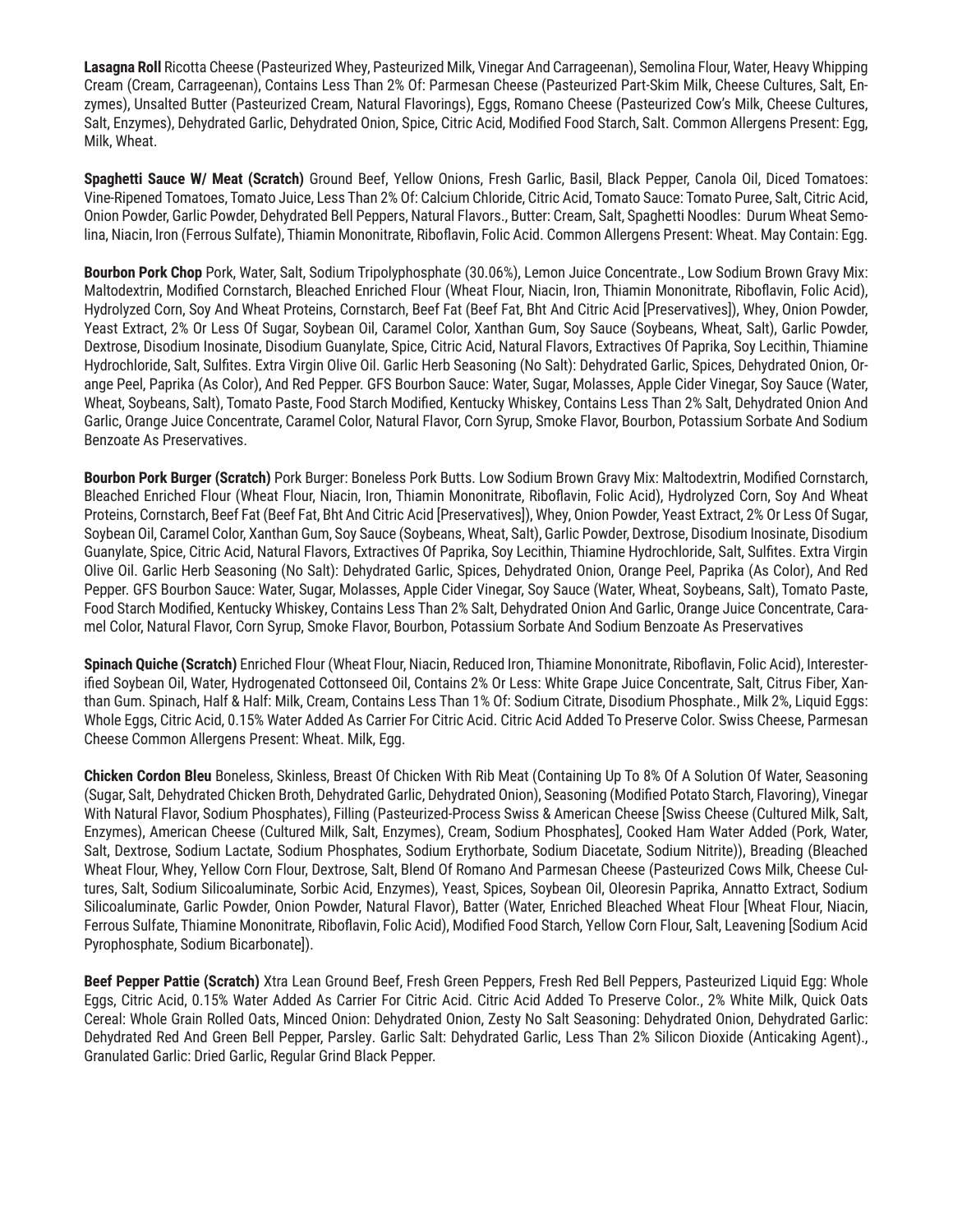**GFS Cooked Meatloaf W/ Gravy** Cooked Beef, Cracker Meal, Eggs, Onions, Tomatoes (Tomatoes, Tomato Juice, Calcium Chloride, Citric Acid), Milk (Vitamin D3 Added), Worcestershire Sauce (Distilled Vinegar, Molasses, Corn Syrup, Water, Salt, Caramel Color, Sugar, Spices, Anchovies, Natural Flavor [Contains Soy], Tamarind), Green Bell Peppers, Salt, Beef Base (Beef Stock, Salt, Flavor, Yeast Extract, Beef Fat, Caramel Color, Onion Powder, Soy Sauce [Water, Wheat, Soybeans, Salt], Modified Corn Starch, Garlic Powder, Corn Syrup Solids), Spice, Garlic, Caramel Color. Low Sodium Brown Gravy Mix: Maltodextrin, Modified Cornstarch, Bleached Enriched Flour (Wheat Flour, Niacin, Iron, Thiamin Mononitrate, Riboflavin, Folic Acid), Hydrolyzed Corn, Soy And Wheat Proteins, Cornstarch, Beef Fat (Beef Fat, Bht And Citric Acid [Preservatives]), Whey, Onion Powder, Yeast Extract, 2% Or Less Of Sugar, Soybean Oil, Caramel Color, Xanthan Gum, Soy Sauce (Soybeans, Wheat, Salt), Garlic Powder, Dextrose, Disodium Inosinate, Disodium Guanylate, Spice, Citric Acid, Natural Flavors, Extractives Of Paprika, Soy Lecithin, Thiamine Hydrochloride, Salt, Sulfites.

**Goulash (Scratch)** Ground Turkey: Ground Turkey, Rosemary Extract., Onions, Garlic Powder, Garlic Salt, Black Pepper. Diced Tomatoes: Tomatoes, Tomato Juice, Less Than 2% Of: Salt, Calcium Chloride, And Citric Acid. Tomato Juice: Tomatoes, Salt, Citric Vitamin C (Ascorbic Acid). Sugar: Granulated Sugar. Elbow Macaroni: Durum Wheat Semolina, Niacin, Iron (Ferrous Sulfate), Thiamin Mononitrate, Riboflavin, Folic Acid.

**Cheese Lasagna GFS** Tomatoes (Tomatoes, Tomato Puree, Citric Acid), Cooked Enriched Lasagna Pasta (Water, Semolina [Milled Wheat, Niacin, Ferrous Sulfate, Thiamine Mononitrate, Riboflavin, Folic Acid], Egg Whites), Tomato Puree (Water, Tomato Paste), Water, Ricotta Cheese (Pasteurized Whey, Pasteurized Cream, Vinegar, Salt), Mozzarella Cheese (Cultured Pasteurized Part-Skim Milk, Salt, Enzymes), Onion, Food Starch-Modified, Parmesan Cheese (Pasteurized Milk, Cheese Cultures, Salt, Enzymes), Soybean Oil, Monterey Jack Cheese (Pasteurized Milk, Cheese Cultures, Salt, Enzymes), Salt, Asiago Cheese (Pasteurized Milk, Cheese Cultures, Salt, Enzymes), Sugar, Bread Crumbs (Wheat Flour, Wheat Starch, Salt, Yeast), Spices, Romano Cheese (Pasteurized Sheep Milk, Cheese Cultures, Salt, Enzymes), Dehydrated Garlic, Xanthan Gum. Common Allergens Present: Egg, Milk, Wheat.

**Swiss Steak (Scratch)** Beef Cubed Steak: Boneless Beef (80% Lean). Flour, Black Pepper, Beef Base: Roasted Beef And Beef Juices, Salt, Hydrolyzed Soy Protein, Sugar, Beef Stock, Maltodextrin, Yeast Extract, Hydrolyzed Yeast Protein, Onion Powder, Caramel Color (Contains Sulfites), Flavoring (Contains Canola Oil), Disodium Inosinate, Disodium Guanylate, Lactic Acid, Calcium Lactate, Gum Arabic, Grill Flavor (Contains Sunflower Oil). Butter: Cream, Salt, Diced Tomatoes: Vine-Ripened Tomatoes, Tomato Juice, Less Than 2% Of: Calcium Chloride, Citric Acid. Common Allergens Present: Soy.

**Turkey Pot Roast** Turkey Thigh Meat, Water, Contains 2% Or Less Modified Food Starch, Sugar, Salt, Seasoning (Natural Flavor, Salt, Potato Maltodextrin), Sodium Phosphate, Onion Flavor (Sunflower Oil, Natural Flavor, Seasoning (Yeast Extract, Natural Flavors, Salt), Pepper. Poultry Gravy: Maltodextrin, Cornstarch, Whey, Dried Cooked Mechanically Separated Chicken, Modified Cornstarch, Hydrolyzed Corn, Soy And Wheat Protein, Chicken Fat, Soybean Oil, 2% Or Less Of Skim Milk, Palm Oil, Dried Onions, Xanthan Gum, Yeast Extract, Color Added, Sodium Caseinate, Disodium Guanylate, Disodium Inosinate, Lactic Acid, Potassium Phosphate, Sugar, Calcium Lactate, Natural Flavors, Parsley, Dextrose, Butter Flavor (Whey, Enzyme Modified Butter Oil & Dehydrated Butter, Corn Syrup Solids, Salt, Guar Gum, Annatto & Turmeric Color), Caramel Color, Spices, Salt, Sodium Hydroxide, Gum Acacia, Turmeric Color, Citric Acid. Common Allergens Present: Milk, Wheat, Soy.

**BBQ Beef Burger Bacon Wrapped (Scratch)** Ground Beef, Liquid Eggs: Whole Eggs, Citric Acid, 0.15% Water Added As Carrier For Citric Acid. Citric Acid Added To Preserve Color. Bacon: (Cured With Water, Salt, Sugar, Sodium Phosphates, Sodium Erythorbate, Sodium Nitrite), Black Pepper, Garlic Salt: Salt, Dehydrated Garlic, Less Than 2% Silicon Dioxide (Anticaking Agent), High Fructose Corn Syrup, Water, Cider Vinegar, Tomato Paste, Brown Sugar, Distilled Vinegar, Contains Less Than 2% Of Food Starch-Modified, Salt, Dijon Mustard (Distilled Vinegar, Water, Mustard Seed, Salt, White Wine, Citric Acid, Turmeric, Spices, Tartaric Acid), Tamarind Puree, Natural Flavors (Includes Celery), Spices, Molasses, Sodium Benzoate (A Preservative), Corn Syrup, Garlic\*, Onion\*, Caramel Color, Sugar, Celery Seed, Tamarind. \*Dehydrated. Common Allergens Present: Egg.

**Sweet Sour Meatballs** Beef Meatballs: Beef, Water, Textured Soy Flour, Soy Protein Concentrate, Contains Less Than 2% Of The Following: Wheat Flour, Dehydrated Onion, Flavorings, Hydrolyzed Soy Protein, Sodium Phosphate, Salt, Paprika, Garlic Powder, Extractives Of Paprika, Nonfat Dry Milk. Sweet Sour Sauce: Water, Pineapple (Pineapple, Pineapple Juice, Citric Acid), Sugar, Tomatoes In Juice (Contains Calcium Chloride, Citric Acid), Brown Sugar, Food Starch - Modified, Onion, Vinegar, Contains Less Than 2% Of Tomato Paste, Green Peppers, Salt, Enriched Wheat Flour (Wheat Flour, Niacin, Reduced Iron, Thiamine Mononitrate, Riboflavin, Folic Acid), Corn Oil, Citric Acid, Natural Flavor, Soy Sauce [Water, Wheat, Soybeans, Salt, Sodium Benzoate (Preservative)], Onion Powder, Spice, Garlic Powder, Pineapple Juice: Water, Pineapple Juice Concentrate, Ascorbic Acid (Vitamin C), Common Allergens Present: Soy, Wheat, Milk.

**Turkey Meatballs** Turkey, Mechanically Separated Turkey, Water, Textured Soy Flour, Seasoning [Wheat Flour, Spices, Salt, Hydrolyzed Soy Protein, Contains Less Than 2% Of Paprika, Onion Powder, Garlic Powder, Nonfat Dry Milk, Paprika Extract, And Caramel Color], Soy Proteinconcentrate, Corn Syrup Solids, Romano Cheese From Cow's Milk [Cultured Milk, Enzymes, Salt], Dehydrated Onions, Isolated Soy Product, And Sodium Phosphate. Common Allergens Present: Milk, Wheat, Soy.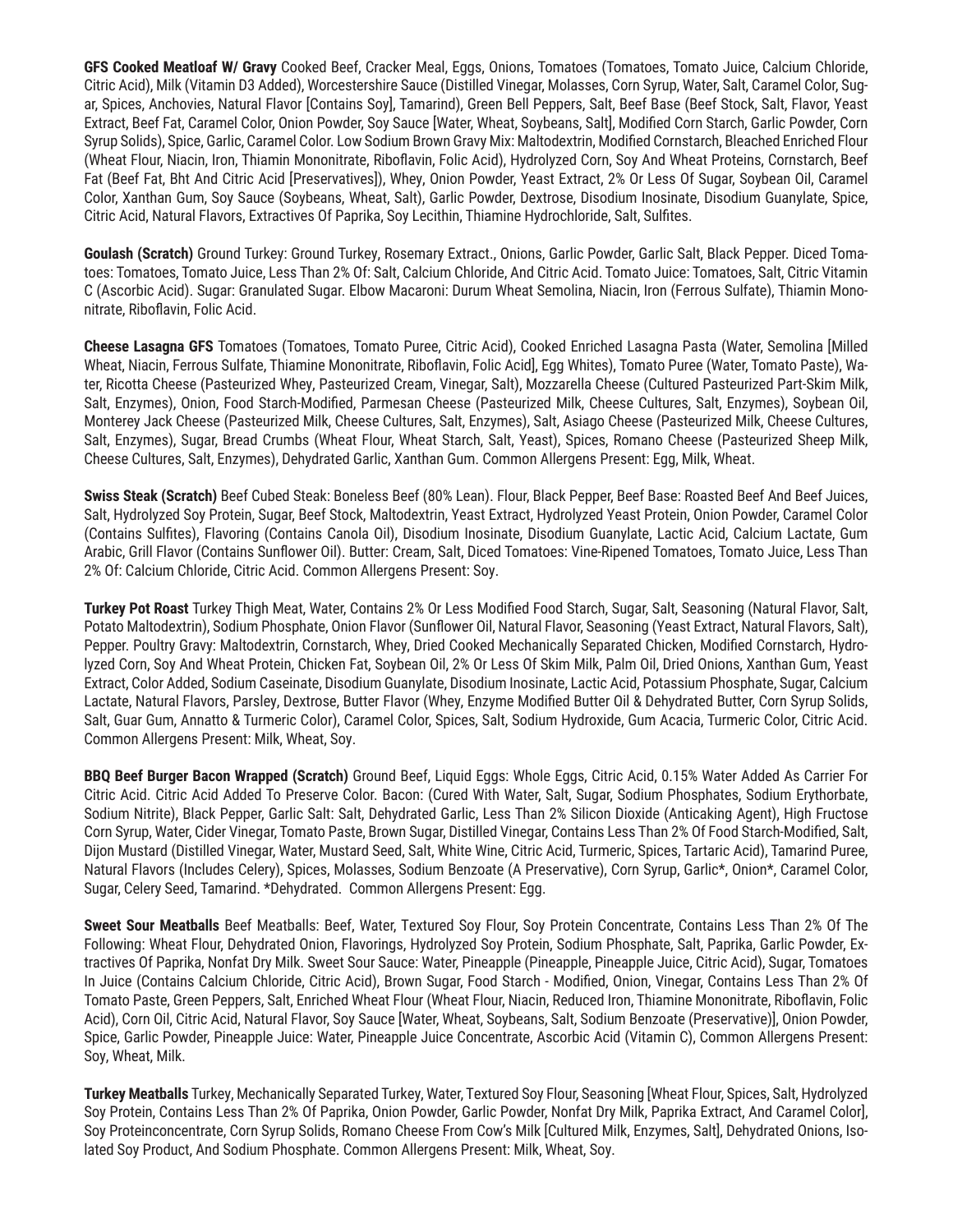**Cheese Stuffed Shells** Tomato Sauce (Water, Diced Tomatoes With Juice, Tomato Paste, Onions, Modified Corn Starch, Crushed Garlic, Sugar, Salt, Potassium Chloride, Spices, Xanthan Gum, Citric Acid), Cheese Stuffed Shells (Water, Ricotta Cheese [Pasteurized Whey, Milk And Cream], Durumsemolina Flour [Niacin, Ferrous Sulfate, Thiamine Mononitrate, Riboflavin, Folic Acid], Ricotta Cheese Fat Free [Fresh Sweet Whey, Whey Protein Concentrate, Skim-Milk Powder, Vinegar, Salt, Carrageenan], Mozzarella Cheese [Mozzarella Cheese {Pasteurized Milk, Cultures, Salt, Enzymes} Non-Fat Milk], Parmesan Cheese [Part-Skim Milk, Cheese Cultures, Salt, Enzymes], Eggs, Wheat Flour [Enriched Wheat Flour {Contains Niacin, Reduced Iron, Thiamin Mononitrate, Riboflavin And Folic Acid}, Sugar, Soybean Oil, Yeast], Modified Food Starch, Xanthan Gum, Guar Gum, Locust Bean Gum, Salt, Black Pepper, Parsley, Basil). Common Allergens Present: Egg, Milk, Wheat.

**6 Cheese Lasagna** Tomatoes (Tomatoes, Tomato Puree, Citric Acid), Cooked Enriched Lasagna Pasta (Water, Semolina [Milled Wheat, Niacin, Ferrous Sulfate, Thiamine Mononitrate, Riboflavin, Folic Acid], Egg Whites), Tomato Puree (Water, Tomato Paste), Water, Ricotta Cheese (Pasteurized Whey, Pasteurized Cream, Vinegar, Salt), Mozzarella Cheese (Cultured Pasteurized Part-Skim Milk, Salt, Enzymes), Onion, Food Starch-Modified, Parmesan Cheese (Pasteurized Milk, Cheese Cultures, Salt, Enzymes), Soybean Oil, Monterey Jack Cheese (Pasteurized Milk, Cheese Cultures, Salt, Enzymes), Salt, Asiago Cheese (Pasteurized Milk, Cheese Cultures, Salt, Enzymes), Sugar, Bread Crumbs (Wheat Flour, Wheat Starch, Salt, Yeast), Spices, Romano Cheese (Pasteurized Sheep Milk, Cheese Cultures, Salt, Enzymes), Dehydrated Garlic, Xanthan Gum. Common Allergens Present: Egg, Milk, Wheat.

**Veal W/ Gravy (Scratch)** Veal, Low Sodium Brown Gravy Mix: Maltodextrin, Modified Cornstarch, Bleached Enriched Flour (Wheat Flour, Niacin, Iron, Thiamin Mononitrate, Riboflavin, Folic Acid), Hydrolyzed Corn, Soy And Wheat Proteins, Cornstarch, Beef Fat (Beef Fat, Bht And Citric Acid [Preservatives]), Whey, Onion Powder, Yeast Extract, 2% Or Less Of Sugar, Soybean Oil, Caramel Color, Xanthan Gum, Soy Sauce (Soybeans, Wheat, Salt), Garlic Powder, Dextrose, Disodium Inosinate, Disodium Guanylate, Spice, Citric Acid, Natural Flavors, Extractives Of Paprika, Soy Lecithin, Thiamine Hydrochloride, Salt, Sulfites.

**Salisbury Steak** Water, Cooked Beef, Soy Protein Concentrate (With Caramel Color), Modified Cornstarch, 2% Or Less Of Onions, Rolled Oats, Dried Onions, Whey Protein Concentrate, Tomato Puree (Water, Tomato Paste), Salt, Soybean Oil, Beef Stock, Bleached Enriched Wheat Flour (Wheat Flour, Niacin, Reduced Iron, Thiamin Mononitrate, Riboflavin, Folic Acid), Seasoning (Water, Flavor, Maltodextrin, Salt, Caramel Color, Less Than 2% Of Lactic Acid, Enzyme Modified Cream), Soy Sauce (Water, Wheat, Soybeans, Salt), Caramel Color, Dried Soy Sauce (Soybeans, Salt, Wheat), Sugar, Worcestershire Sauce (Vinegar, Molasses, Corn Syrup, Water, Salt, Caramel Color, Garlic Powder, Sugar, Spices, Tamarind, Natural Flavor), Spices, Seasoning (Soy Sauce [Water, Soybeans, Wheat, Salt], Autolyzed Yeast Extract, Dextrose, Soybean Oil), Datem, Mono- And Diglycerides, Potassium Chloride, Yeast Extract, Garlic Powder, Seasoning (Autolyzed Yeast Extract, Gum Arabic, Beef Stock Concentrate, Beef, Flavor, Salt, Sodium Phosphates), Xanthan Gum, Seasoning (Flavoring, Buttermilk Solids, Autolyzed Yeast Extract, Potato Maltodextrin, Dried Whey, Lactic Acid, Calcium Lactate, 2% Or Less Of Dried Yeast, Malic Acid, Mannitol, Modified Food Starch). Common Allergens Present: Fish, Milk, Wheat, Soy.

**Baked Chicken W/ Gravy (Scratch)** Chicken Breast 5oz Containing Up To 15% Of A Solution Of Water And Sea Salt. Common Allergens Present: Maltodextrin, Cornstarch, Whey, Dried Cooked Mechanically Separated Chicken, Modified Cornstarch, Hydrolyzed Corn, Soy And Wheat Protein, Chicken Fat, Soybean Oil, 2% Or Less Of Skim Milk, Palm Oil, Dried Onions, Xanthan Gum, Yeast Extract, Color Added, Sodium Caseinate, Disodium Guanylate, Disodium Inosinate, Lactic Acid, Potassium Phosphate, Sugar, Calcium Lactate, Natural Flavors, Parsley, Dextrose, Butter Flavor (Whey, Enzyme Modified Butter Oil & Dehydrated Butter, Corn Syrup Solids, Salt, Guar Gum, Annatto & Turmeric Color), Caramel Color, Spices, Salt, Sodium Hydroxide, Gum Acacia, Turmeric Color, Citric Acid. Common Allergens Present: Milk, Wheat, Soy.

**Artisan Macaroni & Cheese** Cooked Enriched Pasta (Water, Semolina [Wheat], Niacin, Ferrous Sulfate, Thiamin Mononitrate, Riboflavin, Folic Acid), Water, Cheddar Club Cheese (Cheddar Cheese [Milk, Cheese Cultures, Salt, Enzymes], Water, Salt), Half & Half (Milk, Cream), White Cheddar Cheese (Cultured Pasteurized Milk, Salt, Enzymes), Margarine (Soybean Oil, Palm Oil, Water, Salt, Contains 2% Or Less Of: Mono- & Diglycerides, Soybean Lecithin [Soy], Natural Flavor, Annatto [Color], Vitamin A Palmitate Added), Nonfat Dry Milk, Rice Flour, Bread Crumbs (Wheat Flour, Wheat Starch, Salt, Yeast), Food Starch-Modified, Salt, Parmesan Cheese (Pasteurized Milk, Cheese Cultures, Salt, Enzymes), Pecorino Romano Cheese (Pasteurized Sheeps Milk, Cheese Cultures, Salt, Enzymes), Cheddar Cheese Powder (Cheddar Cheese [Milk, Cheese Cultures, Salt, Enzymes], Natural Flavors, Disodium Phosphate, Salt, Lactic Acid), Lactic Acid (Food Starch-Modified, Lactic Acid), Soybean Oil, Mono- & Diglycerides, Parsley. Common Allergens Present: Wheat, Soy, Milk.

**Unstuffed Pepper (Scratch)** Ground Turkey, Long Grain Parboiled Rice, Enriched With Iron (Ferric Phosphate), Niacin, Thiamin Mononitrate, And Folic Acid. Chili Sauce: Tomato Puree (Water, Tomato Paste), High Fructose Corn Syrup, Distilled Vinegar, Corn Syrup, Salt, Less Than 2% Of: Dehydrated Onions, Spice, Natural Flavors.low Sodium Tomato Soup: Tomato Puree (Water, Tomato Paste), Water, Diced Tomatoes In Juice, High Fructose Corn Syrup, Wheat Flour, Contains Less Than 2% Of: Butter(Cream[Milk]), Sauterne Wine, Yeast Extract, Vegetable Oil(Corn, Cottonseed, Canola And/Or Soybean), Flavoring, Citric Acid, Ascorbic Acid (Added To Help Retain Color).; Worcestershire Sauce: Distilled Vinegar, Molasses, Water, Corn Syrup, Salt, Caramel Color, Sugar, Spices, Anchovies, Natural Flavors (Soy) And Tamarind Extract.; Tabasco Sauce: Distilled Vinegar, Red Pepper, Salt.; Garlic Powder, Ground Cumin: Cumin Seed.; Black Pepper; Green Peppers, Onions.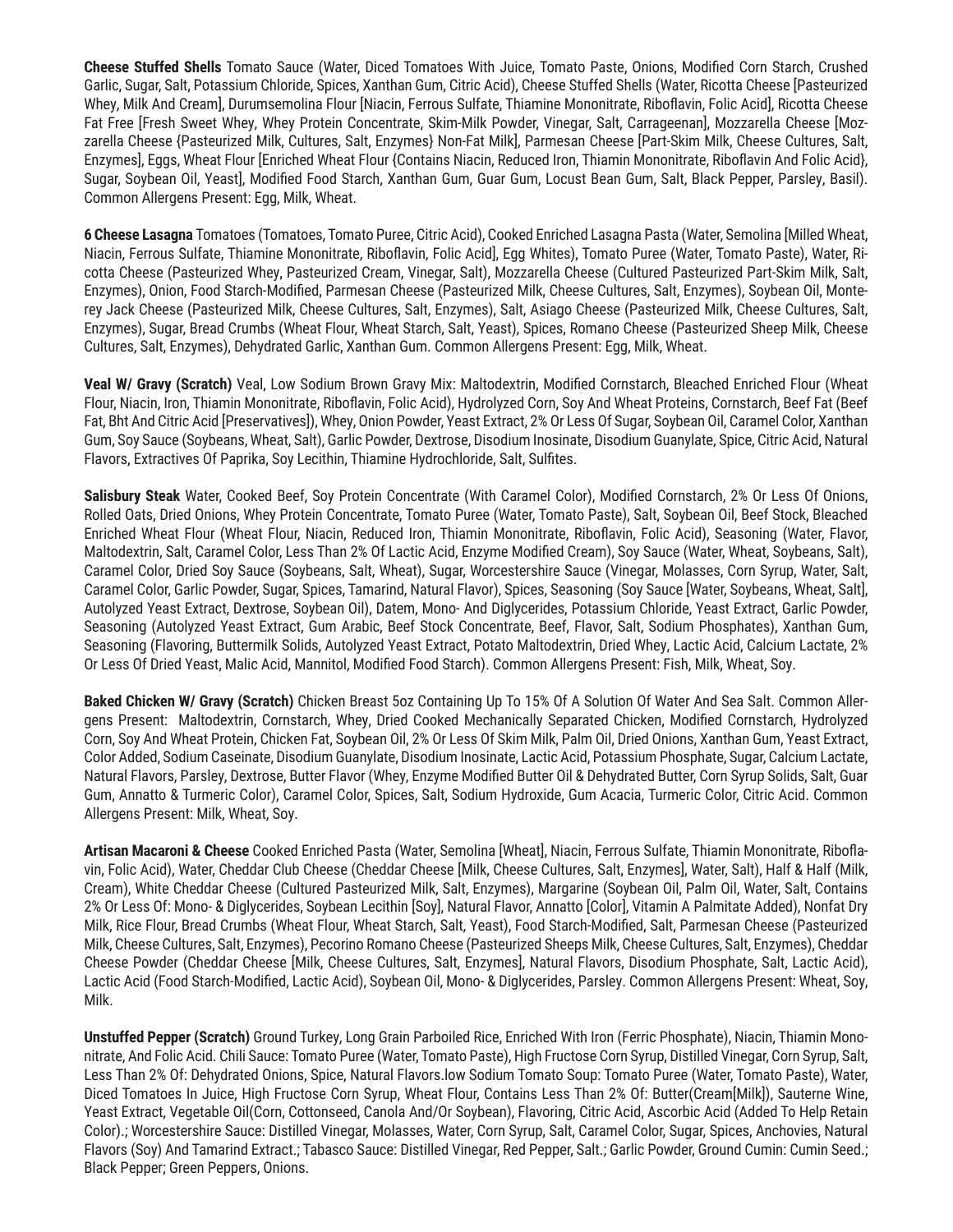**Roasted Onion Potatoes** Potatoes, Dextrose, Disodium Pyrophosphate (Added To Maintain Color), Potassium Sorbate (Added To Maintain Freshness)., Dry Onion Soup Mix: Dehydrated Onions (Sulfites), Potato Starch, Salt, Hydrolyzed Vegetable Protein (Corn, Soy, Wheat), Beef Fat, Maltodextrin, Lactose, Sugar, Yeast Extract, Caramel Color, Natural Flavors, Onion Juice Concentrate, Gum Arabic, Spices, Bha Andpropyl Gallate (Used To Protect Quality), Citric Acid, Canola Oil.

**Roasted Corn & Black Bean Blend** Sweet Corn, Cooked Black Beans, Tomato, Onion, Green Bell Pepper, Red Bell Pepper, Contains Less Than 2% Of Brown Sugar, Citric Acid, Dehydrated Vegetables (Onion, Bell Pepper, Garlic), Lime Juice Powder (Lime Juice Concentrate, Modified Food Starch, Maltodextrin, Citric Acid), Natural Flavor (Including Grill And Smoke), Olive Oil, Salt, Spices, Sugar, Yeast Extract.

**Chicken Kiev** Boneless, Skinless, Breast Of Chicken With Rib Meat (Containing Up To 8% Of A Solution Of Water, Seasoning (Sugar, Salt, Dehydrated Chicken Broth, Dehydrated Garlic, Dehydrated Onion), Seasoning (Modified Potato Starch, Flavoring), Vinegar With Natural Flavor, Sodium Phosphates), Filling (Unsalted Butter [Pasteurized Cream, Lactic Acid, Natural Flavoring], Seasoning [Salt, Dehydrated Garlic, Sugar Dextrose, Spices, Natural Flavorings, Annatto Extract, Oleoresin Turmeric], Parsley), Breading (Bleached Wheat Flour, Whey, Yellow Corn Flour, Dextrose, Salt, Blend Of Romano And Parmesan Cheese (Pasteurized Cows Milk, Cheese Cultures, Salt, Sodium Silicoaluminate, Sorbic Acid, Enzymes), Yeast, Spices, Soybean Oil, Oleoresin Paprika, Annatto Extract, Sodium Silicoaluminate, Garlic Powder, Onion Powder, Natural Flavor), Batter (Water, Enriched Bleached Wheat Flour [Wheat Flour, Niacin, Ferrous Sulfate, Thiamine Mononitrate, Riboflavin, Folic Acid], Modified Food Starch, Yellow Corn Flour, Salt, Leavening [Sodium Acid Pyrophosphate, Sodium Bicarbonate]) Prebrowned In Vegetable Oil. Common Allergens Present: Milk, Wheat, Soy.

**Pork Burger Supreme** Boneless Pork Burger: Pork, Water, Salt, And Sodium Tripolyphosphate (30.06%), Lemon Juice Concentrate. Ketchup: Tomato Concentrate From Red Ripe Tomatoes, Distilled Vinegar, High Fructose Corn Syrup, Corn Syrup, Salt, Spice, Onion Powder, Natural Flavoring. Brown Sugar: Sugar, Cane Molasses. Lemon Juice: Lemon Juice From Concentrate (Water, Concentrated Lemon Juice), Sodium Benzoate (Preservative) And Lemon Oil. Contains Sulfites. Granulated Garlic; Dehydrated Garlic. Parsley Flakes: Dehydrated Parsley. Onion. Parsley Noodles: Durum Wheat Semolina, Durum Wheat Flour, [Enriched With Iron (Ferrous Sulfate) And B Vitamins (Niacin, Thiamin Mononitrate, Riboflavin, Folic Acid)], Eggs, Parsley Flakes: Dehydrated Parsley.

**Broccoli Cheddar Stuffed Chicken** Pattie Ingredients: Boneless Chicken, Water, Isolated Soy Protein Concentrate. Stuffing Ingredients: Broccoli, Cheddar Cheese ([Milk, Cheese Culture, Salt, Enzymes], Water, Cream, Sodium Phosphate, Salt, Sorbic Acid, Apocarotenal, Powdered Cellulose).Breading Ingredients: Enriched Wheat Flour (Enriched With Niacin, Ferrous Sulfate, Thiamine Mononitrate, Riboflavin, Folic Acid), Salt, Sugar, Soybean Oil, Yeast, Spices,Celery Seed, Onion Powder, Garlic Powder, Caramel Color, Extractives Of Paprika. Batter Ingredients: Water, Bleached Wheat Flour, Modified Corn Starch, Yellow Corn Flour, Salt, Palm Oil, Leavening (Sodium Acid Pyrophosphate, Sodium Bicarbonate), Sugar, Spices, Onion Powder, Garlic Powder, Caramel Color.

**Mostaccioli** Tomato Puree (Water, Tomato Paste), Cooked Enriched Pasta (Water, Semolina [Wheat], Egg White, Niacin, Ferrous Sulfate, Thiamine Mononitrate, Riboflavin, Folic Acid), Tomatoes (Tomatoes, Tomato Juice, Citric Acid), Cooked Beef, Water, Onion, Burgundy Wine, Beef Base (Beef Stock, Salt, Flavor, Yeast Extract, Beef Fat, Caramel Color, Onion Powder, Soy Sauce [Water, Wheat, Soybeans, Salt], Modified Corn Starch, Garlic Powder, Corn Syrup Solids), Sugar, Food Starch-Modified, Salt, Garlic (Garlic, Water), Spices, Mono- & Diglycerides. Common Allergens Present: Egg, Soy, Wheat.

**Spinach Bacon Quiche** Skim Milk, Shredded Swiss Cheese [Swiss Cheese (Pasteurized Part-Skim Milk, Cheese Culture, Salt, Enzymes), Water, Milkfat, Sodium Phosphate, Salt], Enriched Flour (Wheat Flour, Niacin, Iron, Thiamin Mononitrate, Riboflavin, Folic Acid), Eggs, Heavy Whipping Cream, Water, Onions, Spinach, Vegetable Oil (Palm And Soybean Oils). Contains 2% Or Less: Fully Cooked Bacon Bits (Bacon [Cured With Water, Salt, Sugar, Sodium Nitrite. May Also Contain Smoke Flavoring, Dextrose, Brown Sugar, Sodium Phosphates, Sodium Erythorbate, Sodium Ascorbate, Potassium Chloride, Flavoring]), High Fructose Corn Syrup, Salt, Butter (Cream, Salt), Sodium Tripolyphosphate, Spices, Xanthan Gum. Common Allergens Present: Egg, Milk, Wheat.

**Scalloped Turkey Ham & Potatoes** Potatoes, Dextrose, Disodium Pyrophosphate (Added To Maintain Color), Potassium Sorbate (Added To Maintain Freshness). Turkey Ham Diced 1/2" 5% Wa Cn: Ingredients: Turkey Thigh Meat, Water, Contains 2% Or Less Lite Salt (Potassium Chloride, Sodium Chloride), Sugar, Sodium Phosphate, Salt, Carrageenan, Sodium Erythorbate, Natural Smoke Flavoring, Sodium Nitrite, Butter, Flour, Milk, Onions, Pepper, Bread Crumbs: Bleached Wheat Flour, Yeast, Sugar, Salt. Common Allergens Present: Milk. Wheat.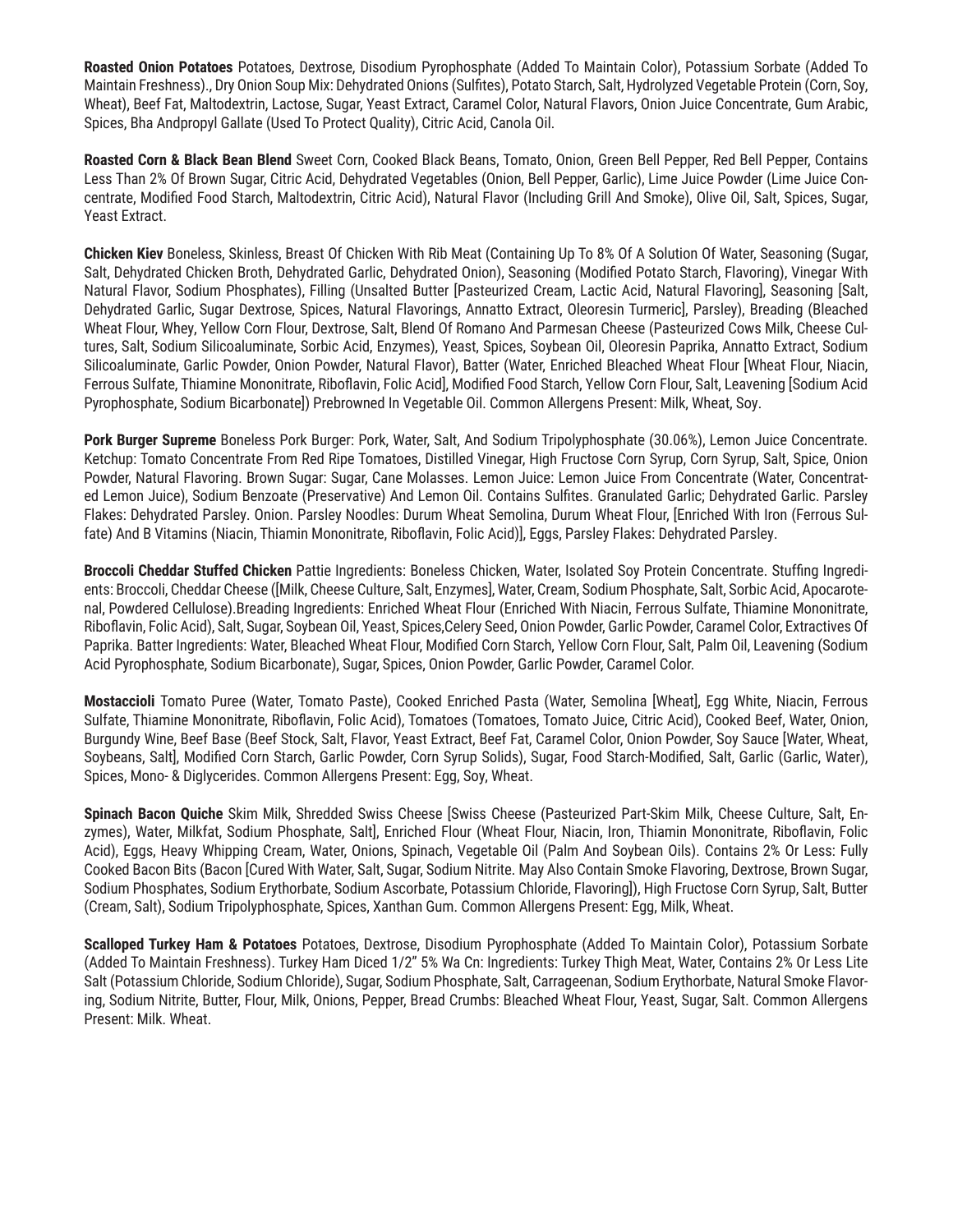**Buffalo Chicken Sandwich** Diced Chicken: Cooked Chicken Meat, Natural Proportion. Buffalo Sauce: Distilled Vinegar, Aged Cayenne Red Peppers, Salt, Water, Modified Food Starch, Canola Oil, Paprika, Carrot Fiber, Xanthan Gum, Natural Butter Type Flavor And Garlic Powder. Ranch Dressing Mix: Salt, Monosodium Glutamate, Garlic, Modified Food Starch, Spices, Onion, Maltodextrin, Less Than 2% Of: Natural Flavor, Guar Gum, And Calcium Stearate. Dried. Cream Of Chicken Soup: Chicken Stock, Modified Food Starch, Wheat Flour, Chicken Meat, Cream (Milk), Contains Less Than 2% Of: Vegetable Oil, Carrot Juice Concentrate, Salt, Water, Potassium Chloride, Soy Protein Concentrate, Yeast Extract, Chicken Broth\*, Cane Sugar, Flavoring, Turmeric For Color, Onions\*, Chicken Fat, Soy Protein Isolate, Sodium Phosphate, Celery Extract, Chicken\*, Onion Extract. \*Dehydrated. Wheat Bun100% Stone Ground Wheat Flour, Water, Enriched Wheat Flour (Wheat Flour, Malted Barley Flour, Niacin, Iron, Thiamin Mononitrate, Riboflavin, Folic Acid), High Fructose Corn Syrup, Yeast, Wheat Gluten, Soybean Oil, Contains 2% Or Less Of The Following: Salt, Monoglycerides, Calcium Sulfate, Datem, Calcium Phosphate, Monocalcium Phosphate, Ammonium Sulfate, Calcium Propionate (Preservative), Corn Starch, Ascorbic Acid, Sesame Seeds.

### **Choice Vegetable Lasagna**

Skim Milk, Cooked Enriched Lasagna Pasta (Water, Semolina [Milled Wheat, Niacin, Ferrous Sulfate, Thiamine Mononitrate, Riboflavin, Folic Acid]), Ricotta Cheese (Pasteurized Whey, Pasteurized Cream, Vinegar, Salt), Mozzarella Cheese (Pasteurized Part-Skim Milk, Cheese Cultures, Salt, Enzymes), Carrots, Spinach, Onion, Zucchini, Broccoli, Margarine (Soybean Oil, Palm Oil, Palm Kernel Oil, Water, Vegetable Mono And Diglycerides, Soybean Lecithin [Soy], Sodium Benzoate [Preservative], Artificial Butter Flavor, Beta Carotene [Color], Vitamin A Palmitate Added), Bread Crumbs (Wheat Flour, Sugar, Yeast, Soybean Oil, Salt, Calcium Propionate [To Protect Freshness]), Mushroom Base (Sauted Mushrooms [Contains Butter], Salt, Onion And Garlic Powder, Sugar), Food Starch-Modified, Rice Flour, Sugar, Parmesan Cheese (Pasteurized Part-Skim Milk, Cheese Cultures, Salt, Enzymes), Salt, Dextrose, Spice, Garlic Powder, Natural Flavor. Common Allergens Present: Wheat, Soy, Milk.

**Scalloped Potatoes** Water, Potatoes (Potatoes, Sodium Acid Pyrophosphate), Whole Milk Powder, Onion, Margarine (Soybean Oil, Palm Oil, Palm Kernel Oil, Water, Vegetable Mono- & Diglycerides, Soybean Lecithin [Soy], Sodium Benzoate [Preservative], Artificial Butter Flavor, Beta Carotene [Color], Vitamin A Palmitate Added), White Wine, Food Starch-Modified, Parmesan Cheese (Pasteurized Part-Skim Milk, Cheese Cultures, Salt, Enzymes), Salt, Mono- & Diglycerides With Citric Acid, Spice.

**Sweet & Sour Chicken** Chicken Breast: 100% USDA Inspected Chicken; Sweet & Sour Sauce: Water, Pineapple Tidbits In Juice, Sugar, Tomatoes (Contains Tomato Juice, Salt, Citric Acid, Calcium Chloride), Brown Sugar, Food Starch-Modified, Onions, Vinegar, Tomato Paste, Green Peppers, Salt, Enriched Wheat Flour (Wheat Flour, Niacin, Reduced Iron, Thiamine Mononitrate, Riboflavin, Folic Acid), Natural Flavor, Corn Oil, Soy Sauce (Water, Wheat, Soybeans, Salt), Onion Powder, Spice, Garlic Powder. Pineapple Juice: Water, Pineapple Juice Concentrate, Ascorbic Acid (Vitamin C), Natural Pineapple Flavor. Garlic Herb Seasoning (No Salt): Dehydrated Garlic, Spices, Dehydrated Onion, Orange Peel, Paprika (As Color), And Red Pepper.

**Garden Baked Chicken** Chicken Breast: 100% USDA Inspected Chicken Breast: 100% USDA Inspected Chicken; Smoked Paprika: Paprika And Less Than 2% Silicon Dioxide To Prevent Caking. Garden Seasoning (No Salt): Dehydrated Onion, Dehydrated Garlic, Spices, Dehydrated Carrots, Orange Peel, Dehydrated Red Bell Pepper, Red Pepper, Natural Flavor. Pan Coat Spray: Canola Oil, Soy Lecithin, Natural Flavor, Beta Carotene And Propellant (No Chlorofluorocarbons).

**Bourbon Chicken Breast** Chicken Breast: 100% USDA Inspected Chicken; Low Sodium Brown Gravy Mix: Maltodextrin, Modified Cornstarch, Bleached Enriched Flour (Wheat Flour, Niacin, Iron, Thiamin Mononitrate, Riboflavin, Folic Acid), Hydrolyzed Corn, Soy And Wheat Proteins, Cornstarch, Beef Fat (Beef Fat, Bht And Citric Acid [Preservatives]), Whey, Onion Powder, Yeast Extract, 2% Or Less Of Sugar, Soybean Oil, Caramel Color, Xanthan Gum, Soy Sauce (Soybeans, Wheat, Salt), Garlic Powder, Dextrose, Disodium Inosinate, Disodium Guanylate, Spice, Citric Acid, Natural Flavors, Extractives Of Paprika, Soy Lecithin, Thiamine Hydrochloride, Salt, Sulfites. Extra Virgin Olive Oil. Garlic Herb Seasoning (No Salt): Dehydrated Garlic, Spices, Dehydrated Onion, Orange Peel, Paprika (As Color), And Red Pepper. GFS Bourbon Sauce: Water, Sugar, Molasses, Apple Cider Vinegar, Soy Sauce (Water, Wheat, Soybeans, Salt), Tomato Paste, Food Starch Modified, Kentucky Whiskey, Contains Less Than 2% Salt, Dehydrated Onion And Garlic, Orange Juice Concentrate, Caramel Color, Natural Flavor, Corn Syrup, Smoke Flavor, Bourbon, Potassium Sorbate And Sodium Benzoate As Preservatives.

**Roasted Vegetable Lasagna** Tomato Puree (Water, Tomato Paste), Cooked Enriched Noodles (Water, Semolina [Milled Wheat, Niacin, Ferrous Sulfate, Thiamine Mononitrate, Riboflavin, Folic Acid], Eggs), Tomatoes (Tomatoes, Tomato Juice, Calcium Chloride, Citric Acid), Roasted Vegetable Blend (Red Bell Pepper, Yellow Squash, Zucchini, Onion, Green Bell Pepper), Cottage Cheese (Fat Free Milk, Milk, Cream, Nonfat Dry Milk, Whey, Salt, Guar Gum, Mono- & Diglycerides, Carrageenan, Locust Bean Gum, Polysorbate 80, Potassium Sorbate [To Protect Flavor], Microbial Enzymes), Mozzarella Cheese (Pasteurized Part-Skim Milk, Cheese Cultures, Salt, Enzymes), Water, Ricotta Cheese (Pasteurized Whey, Pasteurized Cream, Vinegar, Salt), Food Starch-Modified, Parmesan Cheese (Pasteurized Part-Skim Milk, Cheese Cultures, Salt, Enzymes), Spinach, White Vinegar (Distilled Vinegar, Water), Salt, Margarine (Soybean Oil, Palm Oil, Palm Kernel Oil, Water, Vegetable Mono- & Diglycerides, Soybean Lecithin [Soy], Sodium Benzoate [Preservative], Artificial Butter Flavor, Beta Carotene [Color], Vitamin A Palmitate Added), Sugar, Garlic (Garlic, Water), Stabilizer (Sugar, Corn Starch, Carob Bean Gum, Cellulose Gum, Agar, Salt), Spices, Lemon Juice From Concentrate (Water, Concentrated Lemon Juice), Xanthan Gum, Onion Powder.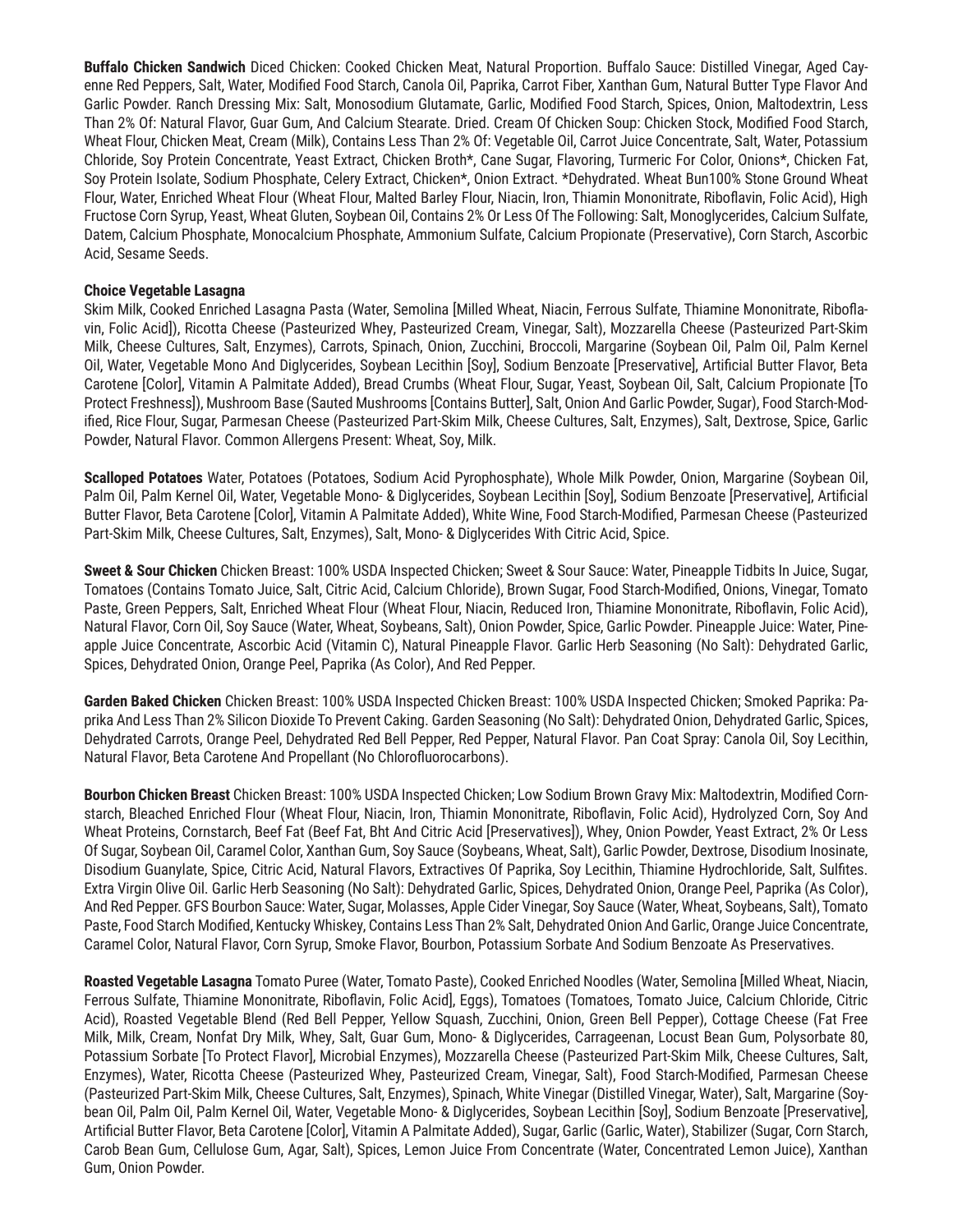**Salsa Chicken Breast** Chicken Breast: Boneless, Skinless Chicken Breast Filets With Rib Meat. Chicken Base: Cooked Chicken (Chicken Meat, Chicken Fat, Chicken Broth, Chicken Powder), Corn Starch, Sugar, Autolyzed Yeast Extract, Salt, Whey, Potassium Chloride, Maltodextrin, Natural Flavors, Disodium Guanylate, Disodium Inosinate, Extractives Of Turmeric And Ground Turmeric (For Color). Diced Tomatoes: Vine-Ripened Tomatoes, Tomato Juice, Less Than 2% Of: Calcium Chloride, Citric Acid. Salsa: Diced Tomatoes In Juice, Tomato Puree (Water, Tomato Paste), Jalapeno Peppers, Onions, Salt, Distilled Vinegar, Dehydrated Onion, Garlic Powder, Dehydrated Cilantro, Citric Acid, Natural Flavoring. Diced Tomatoes: Vine-Ripened Tomatoes, Tomato Juice, Less Than 2% Of: Calcium Chloride, Citric Acid. Garlic Powder, Cumin, Chili Powder, Cheddar Cheese: Cultured Pasteurized Milk, Salt, Enzymes, Annatto Color, Anticake (Potato Starch, Powdered Cellulose).

**Chicken Parmesan** Chicken Breast: Boneless, Skinless Chicken Breast Filets With Rib Meat. No Salt Spaghetti Sauce: Tomato Puree (Water, Tomato Paste), Tomatoes, Less Than 2% Of: Sugar, Modified Corn Starch, Dried Onion, Extra Virgin Olive Oil, Potassium Chloride, Calcium Chloride, Dried Basil, Dried Oregano, Dried Parsley, Natural Flavor, Citric Acid\*. \*Naturally Derived., Ns Added Diced Tomatoes: Vine-Ripened Tomatoes, Tomato Juice, Less Than 2% Of: Calcium Chloride, Citric Acid. Mozzarella Cheese: Pasteurized Milk, Skim Milk; Cheese Cultures; Salt; Enzymes; Powdered Cellulose (Added To Prevent Caking); Natamycin (Added As A Mold Inhibitor). Italian Herb Seasoning: Oregano, Marjoram, Thyme, Basil, Rosemary, Sage, Pan Coating Spray: Canola Oil, Soy Lecithin, Natural Flavor, Beta Carotene And Propellant (No Chlorofluorocarbons).

**Homestyle Mac & Cheese** Cooked Enriched Macaroni Product (Water, Semolina [Milled Wheat {Enriched With Niacin, Ferrous Sulfate, Thiamine Mononitrate, Riboflavin, Folic Acid}], Egg Whites), Fat Free Milk (Fat Free Milk, Vitamin A Palmitate, Vitamin D3), Water, Cheddar Club Cheese (Cheddar Cheese [Cultured Pasteurized Milk, Salt, Enzymes], Water, Salt, Annatto [Color]), Cheddar Cheese (Milk, Cheese Culture, Salt, Enzymes, Annatto [Vegetable Color]), Pasteurized Processed Cheese (American Cheese [Cultured Milk, Salt, Enzymes], Cream, Sodium Phosphate, Salt), Margarine (Palm Oil, Water, Salt, Mono- & Diglycerides, Artificial Flavor, Annatto [Color], Calcium Disodium Edta [Preservative], Vitamin A Palmitate), Soybean Oil, Rice Flour, Whey Protein Concentrate, Dextrin (Soluble Dietary Fiber), Modified Corn Starch, Salt, Mono- & Diglycerides With Citric Acid To Help Protect Flavor.

**Mexican Pork Chop** Pork Chop: Pork, Water, Salt, Sodium Tripolyphosphate (30.06%), Fajita Seasoning Mix: Maltodextrin, Salt, Spice (Including Paprika And Chili Pepper), Modified Corn Starch, Sugar, Soy Sauce (Soybean, Wheat, Salt), Citric Acid, Caramel Color, Autolyzed Yeast Extract, Natural Flavor, Garlic, Beef Extract And Beef Fat. Green Pepper, Red Pepper. Salsa: Diced Tomatoes In Juice, Tomato Puree (Water, Tomato Paste), Jalapeno Peppers, Onions, Salt, Distilled Vinegar, Dehydrated Onion, Garlic Powder, Dehydrated Cilantro, Citric Acid, Natural Flavoring. Diced Tomatoes: Vine-Ripened Tomatoes, Tomato Juice, Less Than 2% Of: Calcium Chloride, Citric Acid.

**Beef Cutlet W/ Gravy** Beef Cutlet: Boneless Beef (80% Lean). Trio Low Sodium Gravy Mix: Maltodextrin, Modified Cornstarch, Bleached Enriched Flour (Wheat Flour, Niacin, Reduced Iron, Thiamin Mononitrate, Riboflavin, Folic Acid), Hydrolyzed Soy, Corn And Wheat Protein, Cornstarch, Beef Fat (Beef Fat, Bht And Citric Acid [Preservatives]), Whey, Onion Powder, 2% Or Less Of Yeast Extract, Sugar, Soybean Oil, Soy Sauce (Soybean, Wheat, Salt), Caramel Color, Xanthan Gum, Garlic Powder, Salt, Dextrose, Disodium Guanylate, Disodium Inosinate, Natural Flavors, Spice, Citric Acid, Extractives Of Paprika, Datem, Soy Lecithin, Sulfites. Garlic Herb Seasoning: Dehydrated Garlic, Spices, Dehydrated Onion, Orange Peel, Paprika (As Color), Red Pepper

**Sour Cream Chive Potatoes** Potato Pearls: Potato (Dry), Maltodextrin, Contains 2% Or Less Of: Sunflower Oil, Mono And Diglycerides, Natural And Artificial Flavor And Artificial Color. Freshness Preserved With Sodium Bisulfite And Bht.garlic Powder, Chives, Buttermilk, Sour Cream: Cultured Milk, Cream, Whey, Less Than 2% Of Food Starch - Modified (Corn), Sodium Phosphate, Guar Gum, Carrageenan, Calcium Sulfate, Locust Bean Gum, Potassium Sorbate (Preservative). Onion Powder. Vi Negar, Aged Cayenne Red Peppers, Salt, Water, Modified

**Southern Style BBQ Sauce** High Fructose Corn Syrup, Water, Cider Vinegar, Tomato Paste, Brown Sugar, Distilled Vinegar, Contains Less Than 2% Of Food Starch-Modified, Salt, Dijon Mustard (Distilled Vinegar, Water, Mustard Seed, Salt, White Wine, Citric Acid, Turmeric, Spices, Tartaric Acid), Tamarind Puree, Natural Flavors (Includes Celery), Spices, Molasses, Sodium Benzoate (A Preservative), Corn Syrup, Garlic\*, Onion\*, Caramel Color, Sugar, Celery Seed, Tamarind. \*Dehydrated.

### **Fire Braised Turkey**

Turkey Breast, Turkey Broth, Salt, Sodium Phosphates, Sugar, Olive Oil, Flavoring.

**Macaroni & Beef** Ground Beef, Cooked Enriched Macaroni Product (Water, Semolina [Milled Wheat, Niacin, Ferrous Sulfate, Thiamine Mononitrate, Riboflavin, Folic Acid, Ns Added Diced Tomatoes: Vine-Ripened Tomatoes, Tomato Juice, Less Than 2% Of: Calcium Chloride, Citric Acid. Tomato Juice: Tomatoes, Salt, Vitamin C (Ascorbic Acid), Citric Acid. Black Pepper, Oregano, Garlic Powder, Onions, Mild Cheddar Cheese: Cheddar Cheese (Cultured Pasteurized Milk, Salt, Enzymes, Color Added), Anticake (Potato Starch, Powdered Cellulose). Vegetable Oil: Soybean Oil, Common Allergens Present: Milk.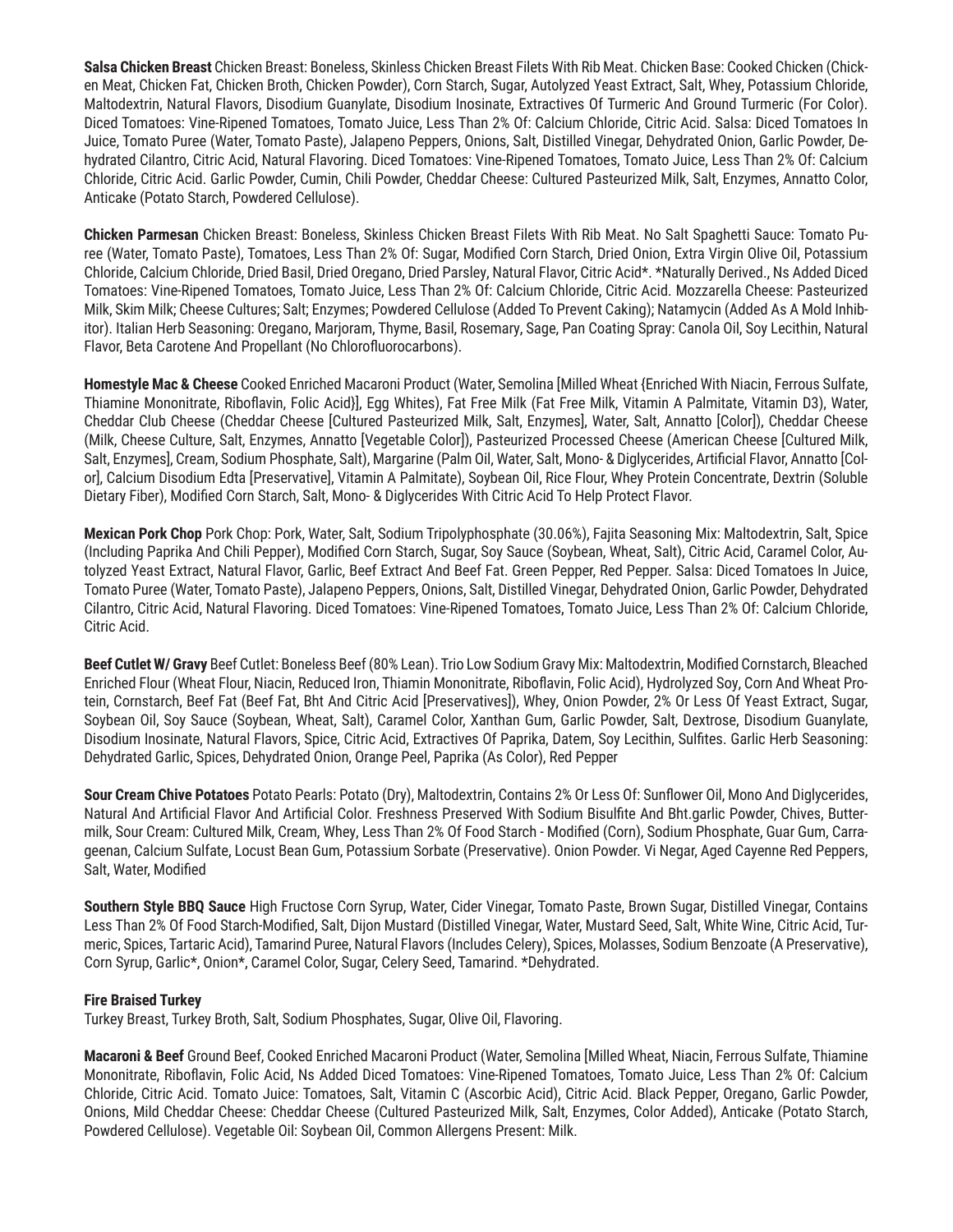**Grilled Chicken Strips** Boneless, Skinless Chicken Breast Meat With Rib Meat, Water, Seasoning (Maltodextrin, Salt, Sugar, Chicken Stock, Vegetable Stock [Carrot, Onion, Celery], Flavors, Carrot Powder And Garlic Powder), Modified Food Starch, Sodium Phosphates, Soy Protein Concentrate, Sea Salt.

**Breaded Chicken Patty** Chicken Breast With Rib Meat, Water, Vegetable Protein Product (Isolated Soy Protein, Magnesium Oxide, Zinc Oxide, Niacinamide, Ferrous Sulfate, Vitamin B12, Copper Gluconate, Vitamin A Palmitate, Calcium Pantothenate, Pyridoxine Hydrochloride, Thiamine Mononitrate, Riboflavin), Dried Whole Eggs, Seasoning (Salt, Onion Powder, Modified Corn Starch, Natural Flavor), And Sodium Phosphates. Breaded With: Whole Wheat Flour, Water, Enriched Wheat Flour (Enriched With Niacin, Ferrous Sulfate, Thiamine Mononitrate, Riboflavin, Folic Acid), Salt, Contains 2% Or Less Of The Following: Modified Corn Starch, Soybean Oil, Spices, Dextrose, Garlic Powder, Extractives Of Paprika And Annatto, Spice Extractive. Breading Set In Vegetable Oil.

**BBQ Pork Cutlet** Pork Cutlet: Pork. Southern BBQ Sauce: High Fructose Corn Syrup, Water, Cider Vinegar, Tomato Paste, Brown Sugar, Distilled Vinegar, Contains Less Than 2% Of Food Starch-Modified, Salt, Dijon Mustard (Distilled Vinegar, Water, Mustard Seed, Salt, White Wine, Citric Acid, Turmeric, Spices, Tartaric Acid), Tamarind Puree, Natural Flavors (Includes Celery), Spices, Molasses, Sodium Benzoate (A Preservative), Corn Syrup, Garlic\*, Onion\*, Caramel Color, Sugar, Celery Seed, Tamarind. \*Dehydrated.

**GFS Cooked Meatloaf** Cooked Beef, Cracker Meal, Eggs, Onions, Tomatoes (Tomatoes, Tomato Juice, Calcium Chloride, Citric Acid), Milk (Vitamin D3 Added), Worcestershire Sauce (Distilled Vinegar, Molasses, Corn Syrup, Water, Salt, Caramel Color, Sugar, Spices, Anchovies, Natural Flavor [Contains Soy], Tamarind), Green Bell Peppers, Salt, Beef Base (Beef Stock, Salt, Flavor, Yeast Extract, Beef Fat, Caramel Color, Onion Powder, Soy Sauce [Water, Wheat, Soybeans, Salt], Modified Corn Starch, Garlic Powder, Corn Syrup Solids), Spice, Garlic, Caramel Color.

**Turkey Tetrazzini** Water, Cooked Turkey, Cooked Enriched Pasta (Water, Semolina [Milled Wheat, Niacin, Ferrous Sulfate, Thiamine Mononitrate, Riboflavin, Folic Acid], Egg Whites), Mushrooms (Mushrooms, Water, Salt, Citric Acid), Cream, Swiss Cheese (Pasteurized Part-Skim Milk, Cheese Cultures, Salt, Enzymes), Margarine (Made From Soybean Oil, Palm Oil, Palm Kernel Oil, Water, Vegetable Mono- & Diglycerides, Soybean Lecithin [Soy], Sodium Benzoate [Added As A Preservative], Artificial Butter Flavor, Beta Carotene [Color], Vitamin A Palmitate Added), Cheddar Cheese (Milk, Cheese Cultures, Salt, Enzymes), Bread Crumbs (Wheat Flour, Sugar, Yeast, Soybean Oil, Salt, Calcium Propionate [To Protect Freshness]), Red Bell Peppers, Nonfat Dry Milk, Food Starch-Modified, Parmesan Cheese (Pasteurized Part-Skim Milk, Cheese Cultures, Salt, Enzymes), Wheat Flour, Chicken Flavor (Chicken Flavor [Contains Mono- & Diglycerides, Natural Flavor], Salt, Lactose, Sugar, Onion Powder, Garlic Powder, Oleoresin Of Turmeric), Sherry Wine (Sherry Wine, Salt, Sulfites), Sugar, Salt, Spices, Onion Powder.

**Au Gratin Potatoes** Potatoes (Potatoes, Sodium Acid Pyrophosphate), Water, Cheddar Cheese (Pasteurized Milk, Cheese Cultures, Salt, Enzymes, Annatto [Vegetable Color]), Cheddar Club Cheese (Cheddar Cheese [Cultured Pasteurized Milk, Salt, Enzymes], Water, Salt, Annatto [Color]), Onion, Margarine (Soybean Oil, Palm Oil, Palm Kernel Oil, Water, Vegetable Mono- & Diglycerides, Soybean Lecithin [Soy], Sodium Benzoate [Preservative], Artificial Butter Flavor, Beta Carotene [Color], Vitamin A Palmitate Added), Nonfat Dry Milk, Half & Half (Milk, Cream), Rice Flour, Food Starch-Modified, Vegetable Base (Sauteed Vegetables [Carrot, Celery, Onion], Soybean Oil, Salt, Maltodextrin, Corn Starch, Natural Flavor), Cheese Powder (Whey, Cheese [Granular And Blue {Cultured Milk, Salt, Enzymes}], Reduced Lactose Whey, Maltodextrin, Cream, Whey Protein Concentrate, Salt, Sodium Phosphate, Citric Acid, Lactic Acid), Salt, Lactic Acid (Food Starch-Modified And Lactic Acid), Mono- & Diglycerides With Citric Acid, Spice.

### **Scratch Macaroni & Cheese**

Elbow Macaroni: Durum Wheat Semolina, Niacin, Iron (Ferrous Sulfate), Thiamin Mononitrate, Riboflavin, Folic Acid. Cheddar Cheese (Pasteurized Milk, Cheese Cultures, Salt, Enzymes, Annatto Color), Potato Starch, Corn Starch And Powdered Cellulose (To Prevent Caking), Natamycin (A Natural Mold Inhibitor). Fat Free Milk: Grade A Nonfat Milk, Vitamin A Palmitate And Vitamin D3 Added. Margarine: Vegetable Oil Blend (Palm Oil & Soybean Oil), Water, Salt, Contains Less Than 2% Of Soy Lecithin, Vegetable Mono & Diglycerides, Potassium Sorbate (A Preservative), Citric Acid, Natural & Artificial Flavor, Beta Carotene (Color), Vitamin A Palmitate Added, Whey. Flour: Enriched Bleached Wheat Flour (Contains Bleached Wheat Flour, Niacin, Reduced Iron, Thiamin Mononitrate, Riboflavin, And Folic Acid), Enzyme. Pan Coat Spray: Canola Oil, Soy Lecithin, Natural Flavor, Beta Carotene And Propellant (No Chlorofluorocarbons). Ground Mustard: Mustard Flour. Black Pepper.

**Turkey Burger** Turkey, Water, Seasoning (Hydrolyzed Soy, Corn And Wheat Protein, Natural Flavor, Vinegar, Rosemary Extract, Disodium Inosinate And Disodium Guanylate, Dextrose, Caramel Color), Dehydrated Potato, Encapsulated Salt (Fully Hydrogenated Soybean Oil), Black Pepper.

**Lemon Pepper Chicken** Chicken Breast: Boneless, Skinless Chicken Breast Filets With Rib Meat. Chicken Base: Cooked Chicken (Chicken Meat, Chicken Fat, Chicken Broth, Chicken Powder), Corn Starch, Sugar, Autolyzed Yeast Extract, Salt, Whey, Potassium Chloride, Maltodextrin, Natural Flavors, Disodium Guanylate, Disodium Inosinate, Extractives Of Turmeric And Ground Turmeric (For Color). Lemon Pepper Seasoning: Salt, Black Pepper, Citric Acid, Dehydrated Onion, Dehydrated Garlic, Maltodextrin, Sugar, Yellow 5 Lake, Natural Flavor, Lecithin, And Less Than 2% Silicon Dioxide Added To Prevent Caking.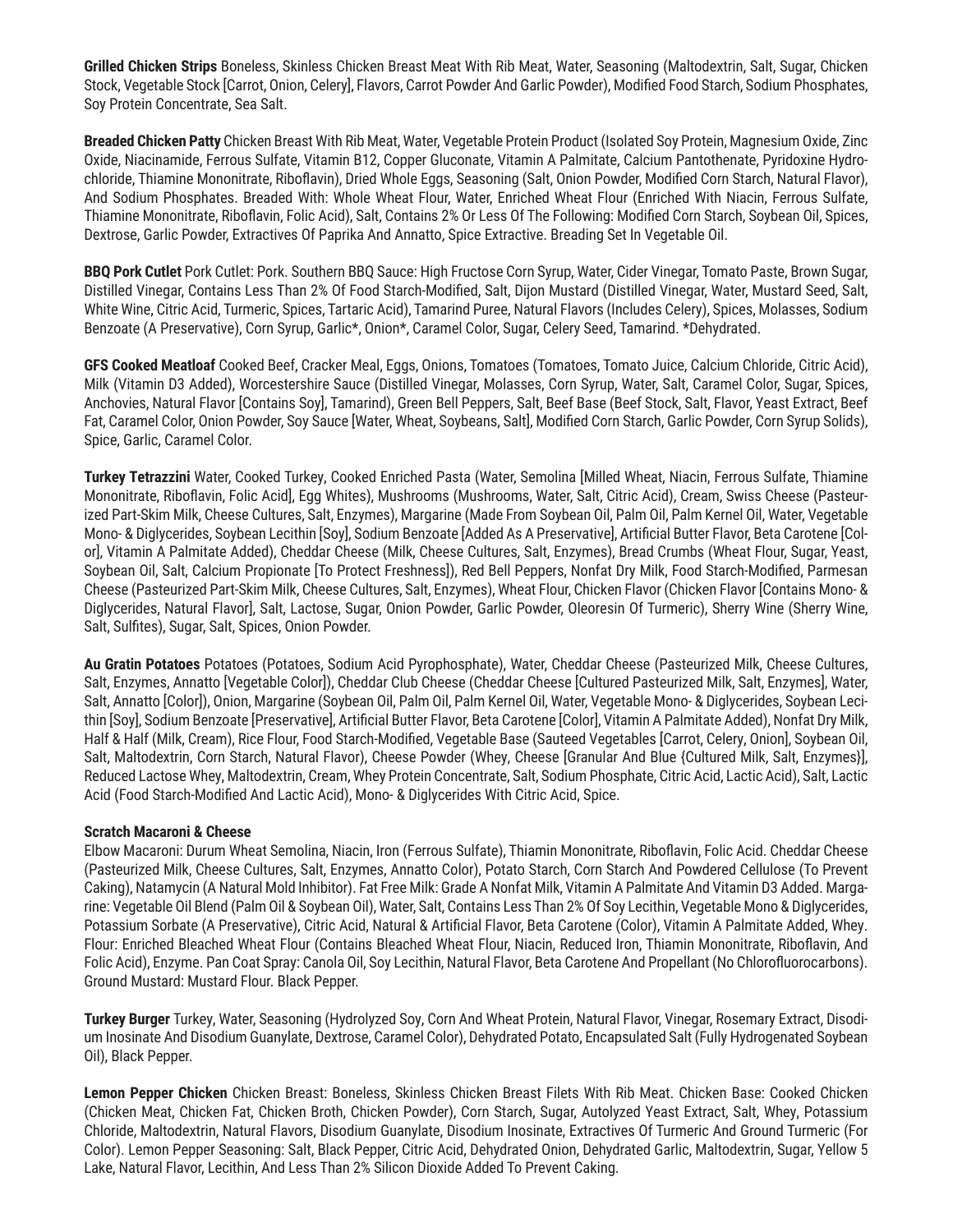**Chicken Noodle Casserole Scratch** Diced Chicken: Cooked Chicken Meat, Natural Proportion. Egg Noodles: Durum Wheat Semolina, Durum Wheat Flour, Eggs, Niacin, Iron (Ferrous Sulfate), Thiamin Mononitrate, Riboflavin, Folic Acid. Chicken Base: Cooked Chicken (Chicken Meat, Chicken Fat, Chicken Broth, Chicken Powder), Corn Starch, Sugar, Autolyzed Yeast Extract, Salt, Whey, Potassium Chloride, Maltodextrin, Natural Flavors, Disodium Guanylate, Disodium Inosinate, Extractives Of Turmeric And Ground Turmeric (For Color). Lowfat Cream Of Chicken Soup: Chicken Stock, Modified Food Starch, Wheat Flour, Chicken Meat, Cream (Milk), Contains Less Than 2% Of: Vegetable Oil, Carrot Juice Concentrate, Salt, Water, Potassium Chloride, Soy Protein Concentrate, Yeast Extract, Chicken Broth\*, Cane Sugar, Flavoring, Turmeric For Color, Onions\*, Chicken Fat, Soy Protein Isolate, Sodium Phosphate, Celery Extract, Chicken\*, Onion Extract. \*Dehydrated. Milk, Butter: Cream, Salt Celery, Onion.

**Meatloaf Scratch** Ground Beef, Bread Crumbs: Bleached Wheat Flour, Sugar. Contains 2% Or Less Salt, Sunflower Oil, Yeast. Liquid Eggs: Whole Eggs, Citric Acid, 0.15% Water Added As Carrier For Citric Acid. Citric Acid Added To Preserve Color. Dehydrated Onion. Fat Free Milk: Grade A Nonfat Milk, Vitamin A Palmitate And Vitamin D3 Added. Ketchup: Tomato Concentrate From Red Ripe Tomatoes, Distilled Vinegar, High Fructose Corn Syrup, Corn Syrup, Salt, Spice, Onion Powder, Natural Flavoring. Worcestershire Sauce: Distilled Vinegar, Molasses, Corn Syrup, Water, Salt, Caramel Color, Sugar, Spices, Anchovies, Natural Flavors (Soy) And Tamarind. Garlic Powder, Black Pepper, Parsley.cid, Tartaric Acid And Spices.

**Pepper Steak** Beef Cubed Steak: Boneless Beef (80% Lean). Low Sodium Beef Base: Roasted Beef And Concentrated Beef Stock, Maltodextrin, Autolyzed Yeast Extract, Cornstarch, Hydrolyzed Corn Protein, Carrot Puree, Natural Flavors, 2% Or Less Of Disodium Inosinate/Disodium Guanylate, Caramel Color, Salt, Corn Oil, Spices And Coloring, Potato Starch, Dextrose, Lactic Acid. Corn Starch, Lite Soy Sauce: Water, Wheat, Soybeans, Salt, Lactic Acid, Sodium Benzoate: Less Than 1/10 Of 1% As A Preservative. Tomato Puree: Tomato Puree (Water, Tomato Paste), Citric Acid. Green Bell Pepper, Red Bell Pepper, Granulated Sugar, Black Pepper And Granulated Garlic.

**Chicken Lasagna** Cooked Enriched Macaroni Product (Water, Semolina [Milled Wheat, Niacin, Ferrous Sulfate, Thiamine Mononitrate, Riboflavin, Folic Acid]), Water, Ricotta Cheese (Pasteurized Whey, Pasteurized Cream, Vinegar, Salt), Cooked Chicken Tenders, Cream Cheese (Pasteurized Cultured Milk And Cream, Salt, Stabilizers [Xanthan And/Or Carob Bean And/Or Guar Gums]), Parmesan Cheese (Pasteurized Part-Skim Milk, Cheese Cultures, Salt, Enzymes), Mozzarella Cheese (Pasteurized Part-Skim Milk, Cheese Culture, Salt, Enzymes), Cream, Soybean Oil, Nonfat Dry Milk, Red Bell Peppers, Spinach, Modified Corn Starch, Chicken Flavor (Chicken Flavor [Contains Mono- & Diglycerides, Natural Flavor], Salt, Lactose, Sugar, Onion Powder, Garlic Powder, Oleoresin Of Turmeric), Sherry Wine (Sherry Wine, Salt, Sulfites), Spices, Salt, Garlic, Xanthan Gum, Onion Powder.

**Mashed Potatoes:** (Potato (Dry), Maltodextrin, Shortening Powder (Partially Hydrogenated Soybean Oil, Lactose, Sodium Caseinate, Dipotassium Phosphate), Contains 2% Or Less Of The Following: Partially Hydrogenated Vegetable Oil (Soybean, Cottonseed), Mono And Diglycerides, Natural And Artificial Flavor, Artificial Color. Freshness Preserved With Sodium Bisulfite And Bht).

**Reser's Mashed Potatoes, Low Sodium**Potatoes, Water, Margarine (Vegetable Oil Blend [Liquid Soybean Oil, Partially Hydrogenated Soybean Oil], Artificial Color, Water, Salt, Whey [Milk] , Soy Lecithin, Vegetable Mono And Diglycerides, Sodium Benzoate [To Protect Quality], Artificial Flavor, Citric Acid, Vitamin A Palmitate, Nonfat Milk, Potassium Sorbate To Protect Flavor, Titanium Dioxide, Modified Corn Starch, Disodium Pyrophosphate To Maintain Color, Salt, Glucono Delta Lactone, Zanthan Gum.

**Scratch Mashed Potatoes** Diced Potatoes: Potatoes, Dextrose, Disodium Pyrophosphate (Added To Maintain Color), Potassium Sorbate (Added To Maintain Freshness). Lowfat Sour Cream: Cultured Milk, Cream, Nonfat Milk, Food Starch-Modified (Corn), Propylene Glycol Monoester, Sodium Phosphate, Agar, Xanthan Gum, Cellulose Gel, Locust Bean Gum, Cellulose Gum, Potassium Sorbate, (Preservative), Vitamin A Palmitate. Butter: Cream, Salt.

**Mashed Sweet Potatoes** Sweet Potatoes, Water, Corn Syrup, Sugar. Margarine: Vegetable Oil Blend (Palm Oil & Soybean Oil), Water, Salt, Contains Less Than 2% Of Soy Lecithin, Vegetable Mono & Diglycerides, Potassium Sorbate (A Preservative), Citric Acid, Natural & Artificial Flavor, Beta Carotene(Color), Vitamin A Palmitate Added, Whey. Cinnamon, Nutmeg.

### **Cheesy Mashed Potatoes**

Mashed Potatoes: Potato (Dry), Maltodextrin, Shortening Powder (Partially Hydrogenated Soybean Oil, Lactose, Sodium Caseinate, Dipotassium Phosphate), Contains 2% Or Less Of The Following: Partially Hydrogenated Vegetable Oil (Soybean, Cottonseed), Mono And Diglycerides, Natural And Artificial Flavor, Artificial Color. Freshness Preserved With Sodium Bisulfite And Bht. Cheddar Cheese (Pasteurized Milk, Cheese Cultures, Salt, Enzymes, Annatto Color), Potato Starch, Corn Starch And Powdered Cellulose (To Prevent Caking), Natamycin (A Natural Mold Inhibitor). Butter: Cream, Salt. Common Allergens Present: Milk.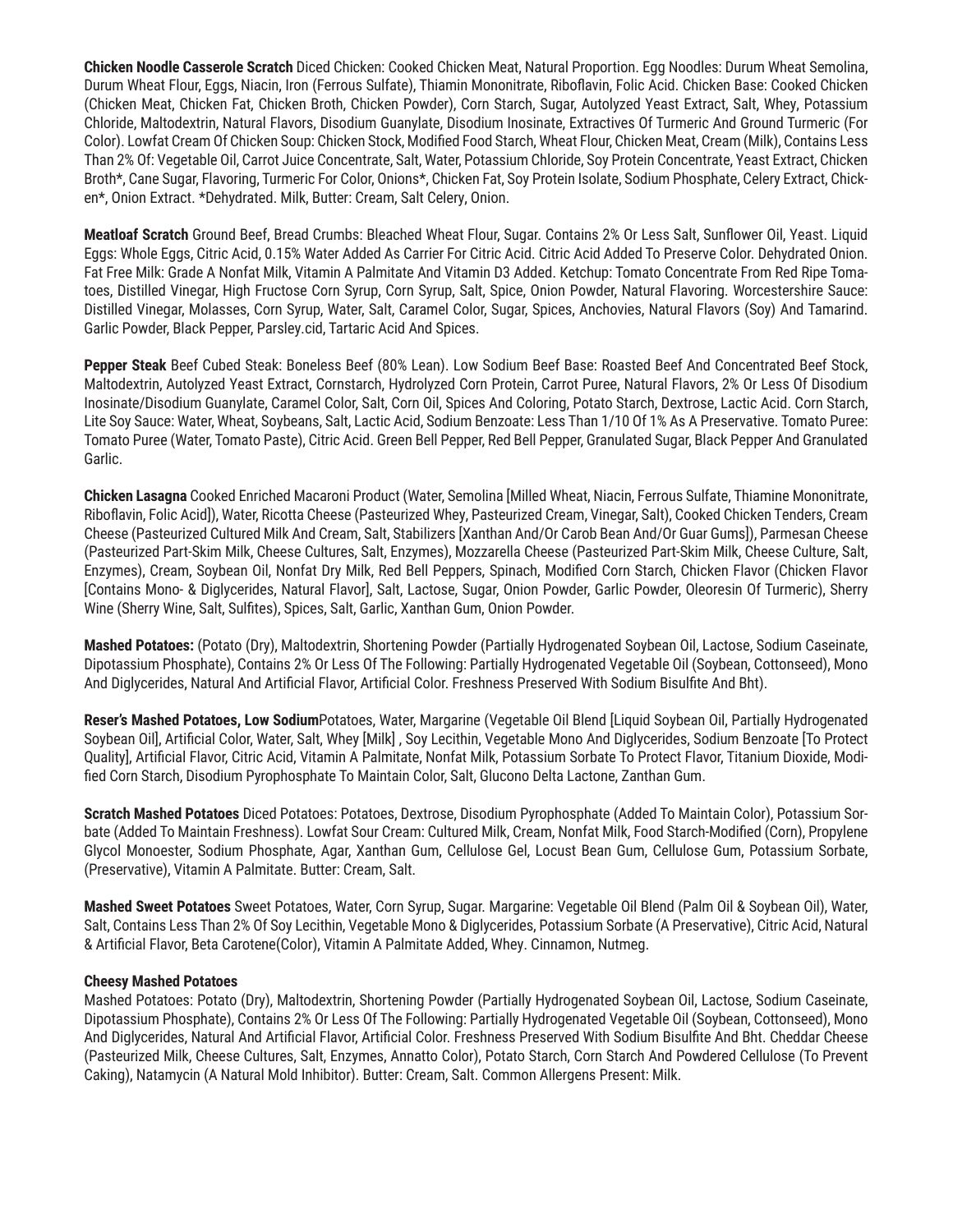**Herb Mashed Potatoes** Potatoes, Canola Oil, Contains 2% Or Less Of: Salt, Mono And Diglycerides, Artificial Colors, Natural And Artificial Flavors (Milk), Ascorbic Acid (Vitamin C), Freshness Preserved With: Sodium Bisulfite, Sodium Acid Pyrophosphate, Bht, Citric Acid. Garlic Powder, Thyme Leaf, Rosemary Leaf, Marjoram Leaf, Oregano Leaf, Black Pepper, Butter, Parmesan Cheese: Imported Parmesan Cheese: (Pasteurized Part-Skim Cows Milk, Cheese Cultures, Salt, Enzymes), Powdered Cellulose Added To Prevent Caking, Natamycin (A Natural Mold Inhibitor). Butter: Cream, Salt. Common Allergens Present: Milk.

**Bourbon Pot Roast** Beef Bottom Round: Coated With Modified Corn Starch, Dextrose, Onion Powder, Beef Stock, Hydrolyzed Corn Gluten, Sugar, Yeast Extract, Caramel Color, Garlic Powder, Spice, Natural Flavors, Salt. Trio Gravy Mix: Maltodextrin, Modified Cornstarch, Bleached Enriched Flour (Wheat Flour, Niacin, Reduced Iron, Thiamin Mononitrate, Riboflavin, Folic Acid), Hydrolyzed Soy, Corn And Wheat Protein, Cornstarch, Beef Fat (Beef Fat, Bht And Citric Acid [Preservatives]), Whey, Onion Powder, 2% Or Less Of Yeast Extract, Sugar, Soybean Oil, Soy Sauce (Soybean, Wheat, Salt), Caramel Color, Xanthan Gum, Garlic Powder, Salt, Dextrose, Disodium Guanylate, Disodium Inosinate, Natural Flavors, Spice, Citric Acid, Extractives Of Paprika, Datem, Soy Lecithin, Sulfites. Bourbon Sauce: Water, Sugar, Molasses, Cider Vinegar, Soy Sauce (Water, Wheat, Soybean, Salt, Sodium Benzoate [A Preservative]), Tomato Paste, Foodstarch-Modified, Contains Less Than 2% Of Onion\*, Salt, Orange Juice Concentrate, Caramel Color, Salted Bourbon Whiskey (Bourbon, Salt), Natural Flavors, Garlic\*, Sodium Benzoate And Potassium Sorbate (As Preservatives). \*Dehydrated.

**Herb Baked Chicken** Chicken Breast: 100% USDA Inspected Chicken; Trio Chicken Gravy: Maltodextrin, Cornstarch, Whey, Chicken Powder, Modified Cornstarch, Hydrolyzed Soy, Corn And Wheat Proteins, Chicken Fat, Soybean Oil, 2% Or Less Of Nonfat Milk, Palm Oil, Onion Powder, Xanthan Gum, Color Added, Yeast Extract, Disodium Inosinate/Disodium Guanylate, Sodium Caseinate, Natural Flavors, Dipotassium Phosphate, Lactic Acid, Sugar, Spices, Turmeric, Thiamine Hydrochloride, Dehydrated Butter, Enzyme Modified Butter Oil, Salt, Citric Acid, Guar Gum. Garlic Herb Seasoning: Dried Garlic, Spices, Dried Onion, Dried Orange Peel, Paprika, Red Pepper. Paprika, Silicon Dioxide (To Prevent Caking). Black Pepper. Pan Coating Spray: A Blend Of Canola Oil, Soy Lecithin, Natural Flavor, Beta Carotene And Propellant.

**Homestyle Macaroni & Cheese** Cooked Enriched Macaroni Product (Water, Semolina [Milled Wheat {Enriched With Niacin, Ferrous Sulfate, Thiamine Mononitrate, Riboflavin, Folic Acid}], Egg Whites), Fat Free Milk (Fat Free Milk, Vitamin A Palmitate, Vitamin D3), Water, Cheddar Club Cheese (Cheddar Cheese [Cultured Pasteurized Milk, Salt, Enzymes], Water, Salt, Annatto [Color]), Cheddar Cheese (Milk, Cheese Culture, Salt, Enzymes, Annatto [Vegetable Color]), Pasteurized Processed Cheese (American Cheese [Cultured Milk, Salt, Enzymes], Cream, Sodium Phosphate, Salt), Margarine (Palm Oil, Water, Salt, Mono- & Diglycerides, Artificial Flavor, Annatto [Color], Calcium Disodium Edta [Preservative], Vitamin A Palmitate), Soybean Oil, Rice Flour, Whey Protein Concentrate, Dextrin (Soluble Dietary Fiber), Modified Corn Starch, Salt, Mono- & Diglycerides With Citric Acid To Help Protect Flavor.

**Teriyaki Meatballs** Meatballs: Beef, Water, Textured Soy Flour, Soy Protein Concentrate, Contains Less Than 2% Of The Following: Wheat Flour, Dehydrated Onion, Flavorings, Hydrolyzed Soy Protein, Sodium Phosphate, Salt, Paprika, Garlic Powder, Extractives Of Paprika, Nonfat Dry Milk. Low Sod Beef Base: Roasted Beef And Concentrated Beef Stock, Maltodextrin, Autolyzed Yeast Extract, Cornstarch, Hydrolyzed Corn Protein, Carrot Puree, Natural Flavors, 2% Or Less Of Disodium Inosinate/Disodium Guanylate, Caramel Color, Salt, Corn Oil, Spices And Coloring, Potato Starch, Dextrose, Lactic Acid. Low Sod Teriyaki Sauce: Naturally Brewed Soy Sauce (Water, Wheat, Soybeans, Salt), Sugar, Water, Wine, Vinegar, Modified Corn Starch, Xanthan Gum, Salt, Spice Extractives, Garlic Extract, Dextrose, Citric Acid, Disodium Inosinate, Disodium Guanylate, Sodium Benzoate: Less Than 1/10 Of 1% As A Preservative. Pineapple Tidbits: Pineapple, Unsweetened Pineapple Juice. Brown Sugar: Sugar, Molasses. Pineapple Juice: Water, Pineapple Juice Concentrate, Ascorbic Acid (Vitamin C). Soy Sauce: Water, Wheat, Soybeans, Salt, Lactic Acid, Sodium Benzoate: Less Than 1/10 Of 1% As A Preservative, Mixing Agent. Common Allergens Present: Wheat, Soy. May Contain: Egg, Fish, Milk, Peanuts, Tree Nuts, Shellfish. Butter: Cream, Salt.

**Scratch Chicken Broccoli Casserole** Diced Chicken: Cooked Chicken Meat, Natural Proportion. Whl Wheat Rotini: 100% Durum Whole Wheat Flour. Cream Of Mushroom Soup: Water, Mushrooms, Enriched Bleached Flour (Wheat Flour, Niacin, Iron, Thiamine Mononitrate, Riboflavin, Folic Acid), Soybean Oil, Contains 2% Or Less Of: Modified Cornstarch, Salt, Monosodium Glutamate, Cornstarch, Sweet Dairy Whey (Milk), Soy Protein Concentrate, Cream, Flavor Blend (Autolyed Yeast Extract, Citric Acid, Monosodium Glutamate, Corn Maltodextrin), Disodium Phosphate, White Pepper, Natural Cream Type Flavor (Maltodextrin, Natural Flavor), Garlic Powder, Natural Onion Flavor With Other Natural Flavors (Maltodextrin, Natural Flavor). 2% White Milk. Broccoli.

**Sloppy Joe Sandwich (Scratch)** Ground Beef. Onions. Worcestershire Sauce: Distilled Vinegar, Molasses, Water, Corn Syrup, Salt, Caramel Color, Sugar, Spices, Anchovies, Natural Flavors (Soy) And Tamarind Extract. Ketchup: Tomato Concentrate, High Fructose Corn Syrup, Distilled Vinegar, Corn Syrup, Salt, Less Than 2% Of: Spice, Onion Powder, Natural Flavors. Tomato Sauce: Tomato Puree, (Water, Tomato Paste), Water, Less Than 2% Of: Salt, Onion Powder, Garlic Powder, Citric Acid, Natural Flavors. Paprika, Silicon Dioxide (To Prevent Caking). Ground Mustard: Mustard Flour. Mild Chili Powder: Chili Pepper And Other Spices, Salt, Dehydrated Garlic.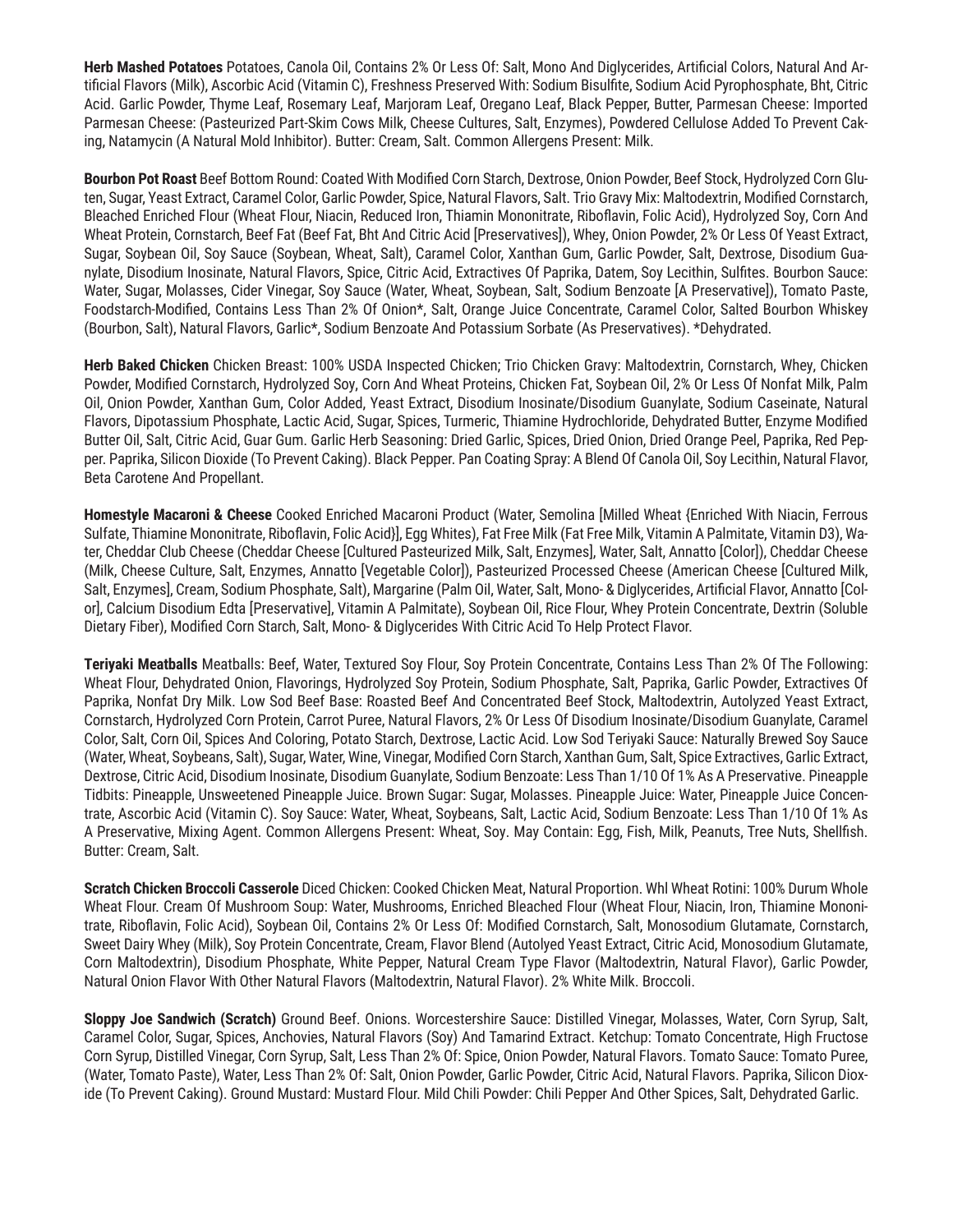**Pork Chop (Cutlet) W/ Gravy Pork Cutlet** Pork. Cream Of Mushroom Soup: Water, Mushrooms, Enriched Bleached Flour (Wheat Flour, Niacin, Iron, Thiamine Mononitrate, Riboflavin, Folic Acid), Soybean Oil, Contains 2% Or Less Of: Modified Cornstarch, Salt, Monosodium Glutamate, Cornstarch, Sweet Dairy Whey (Milk), Soy Protein Concentrate, Cream, Flavor Blend (Autolyed Yeast Extract, Citric Acid, Monosodium Glutamate, Corn Maltodextrin), Disodium Phosphate, White Pepper, Natural Cream Type Flavor (Maltodextrin, Natural Flavor), Garlic Powder, Natural Onion Flavor With Other Natural Flavors (Maltodextrin, Natural Flavor). French Onion Soup Mix: Dehydrated Onions, Potato Starch, Salt, Hydrolzed Vegetable Protein (Corn, Soy), Beef Fat, Maltodextin, Lactose, Sugar, Autolyzed Yeast Extract, Hydrolyzed Wheat Protein, Caramel Color, Natural Flavor, Onion Juice Concentrate, Gum Arabic, Spice, Bha And Propyl Gallate (Used To Protect Quality), Citric Acid.

**Italian Turkey Meatballs** Turkey, Mechanically Separated Turkey, Water, Textured Soy Flour, Seasoning [Wheat Flour, Spices, Salt, Hydrolyzed Soy Protein, Contains Less Than 2% Of Paprika, Onion Powder, Garlic Powder, Nonfat Dry Milk, Paprika Extract, And Caramel Color], Soy Proteinconcentrate, Corn Syrup Solids, Romano Cheese From Cow's Milk [Cultured Milk, Enzymes, Salt], Dehydrated Onions, Isolated Soy Product, And Sodium Phosphate.

Tomato Puree: Vine-Ripened Tomatoes And Salt.; Diced Tomatoes Vine-Ripened Tomatoes, Tomato Juice, Less Than 2% Of: Calcium Chloride, Citric Acid.: Tomato Sauce Tomato Puree, Salt, Citric Acid, Onion Powder, Garlic Powder, Dehydrated Bell Peppers, Natural Flavors.: Onion, Garlic, Basil, Oregano, Parsley. Common Allergens Present: Milk, Wheat, Soy.

**Beef Pot Roast W/ Gravy** Beef Bottom Round: Coated With Modified Corn Starch, Dextrose, Onion Powder, Beef Stock, Hydrolyzed Corn Gluten, Sugar, Yeast Extract, Caramel Color, Garlic Powder, Spice, Natural Flavors, Salt. Trio Gravy Mix: Maltodextrin, Modified Cornstarch, Bleached Enriched Flour (Wheat Flour, Niacin, Reduced Iron, Thiamin Mononitrate, Riboflavin, Folic Acid), Hydrolyzed Soy, Corn And Wheat Protein, Cornstarch, Beef Fat (Beef Fat, Bht And Citric Acid [Preservatives]), Whey, Onion Powder, 2% Or Less Of Yeast Extract, Sugar, Soybean Oil, Soy Sauce (Soybean, Wheat, Salt), Caramel Color, Xanthan Gum, Garlic Powder, Salt, Dextrose, Disodium Guanylate, Disodium Inosinate, Natural Flavors, Spice, Citric Acid, Extractives Of Paprika, Datem, Soy Lecithin, Sulfites. Low Sodium Brown Gravy Mix: Maltodextrin, Modified Cornstarch, Bleached Enriched Flour (Wheat Flour, Niacin, Reduced Iron, Thiamin Mononitrate, Riboflavin, Folic Acid), Hydrolyzed Soy, Corn And Wheat Protein, Cornstarch, Beef Fat (Beef Fat, Bht And Citric Acid [Preservatives]), Whey, Onion Powder, 2% Or Less Of Yeast Extract, Sugar, Soybean Oil, Soy Sauce (Soybean, Wheat, Salt), Caramel Color, Xanthan Gum, Garlic Powder, Salt, Dextrose, Disodium Guanylate, Disodium Inosinate, Natural Flavors, Spice, Citric Acid, Extractives Of Paprika, Datem, Soy Lecithin, Sulfites.

**Creamed Chipped Beef** Milk (Vitamin D3 Added), Dried Beef (Beef, Salt, Potassium Chloride, Sodium Erythorbate, Sodium Nitrite, Bht, Tbhq, Citric Acid), Chicken Broth, Cream, Water, Nonfat Dry Milk, Modified Corn Starch, Butter, Wheat Flour, Rice Flour, Sugar, Salt, Flavorings, Mono- & Diglycerides With Citric Acid To Help Protect Flavor, Natural Butter Flavor (Whey Solids, Enzyme-Modified Butter, Maltodextrin, Salt, Dehydrated Butter, Guar Gum, Annatto And Turmeric [For Color]), Natural Cream Flavor (Maltodextrin, Natural Cream Flavor), Dextrose, Colored With Annatto (Soybean Oil, Mono- & Diglycerides And Annatto Extract), Caramel Color

**Zesty Pot Roast** Beef Bottom Round: Coated With Modified Corn Starch, Dextrose, Onion Powder, Beef Stock, Hydrolyzed Corn Gluten, Sugar, Yeast Extract, Caramel Color, Garlic Powder, Spice, Natural Flavors, Salt. Trio Gravy Mix: Maltodextrin, Modified Cornstarch, Bleached Enriched Flour (Wheat Flour, Niacin, Reduced Iron, Thiamin Mononitrate, Riboflavin, Folic Acid), Hydrolyzed Soy, Corn And Wheat Protein, Cornstarch, Beef Fat (Beef Fat, Bht And Citric Acid [Preservatives]), Whey, Onion Powder, 2% Or Less Of Yeast Extract, Sugar, Soybean Oil, Soy Sauce (Soybean, Wheat, Salt), Caramel Color, Xanthan Gum, Garlic Powder, Salt, Dextrose, Disodium Guanylate, Disodium Inosinate, Natural Flavors, Spice, Citric Acid, Extractives Of Paprika, Datem, Soy Lecithin, Sulfites. Chunky Salsa: Diced Tomatoes In Juice, Tomato Puree (Water, Tomato Paste), Jalapeno Peppers, Onions, Salt, Distilled Vinegar,

Dehydrated Onion, Garlic Powder, Dehydrated Cilantro, Citric Acid, Natural Flavoring

**Hungarian Goulash** Diced Beef, Tomato Sauce Tomato Puree, Salt, Citric Acid, Onion Powder, Garlic Powder, Dehydrated Bell Peppers, Natural Flavors, Ketchup: Tomato Concentrate From Red Ripe Tomatoes, Distilled Vinegar, High Fructose Corn Syrup, Corn Syrup, Salt, Spice, Onion Powder, Natural Flavoring; Brown Sugar: Sugar, Molasses.; Worcestershire Sauce: Distilled Vinegar, Molasses, Water, Corn Syrup, Salt, Caramel Color, Sugar, Spices, Anchovies, Natural Flavors (Soy) And Tamarind Extract; Apple Cider Vinegar; Flour; Ground Mustard, Paprika, Cayenne Pepper, Onion Garlic, Canola Oil

**Sirloin BBQ Pork Rib** Sirloin BBQ Pork Rib; Southern BBQ Sauce: High Fructose Corn Syrup, Water, Cider Vinegar, Tomato Paste, Brown Sugar, Distilled Vinegar, Contains Less Than 2% Of Food Starch-Modified, Salt, Dijon Mustard (Distilled Vinegar, Water, Mustard Seed, Salt, White Wine, Citric Acid, Turmeric, Spices, Tartaric Acid), Tamarind Puree, Natural Flavors (Includes Celery), Spices, Molasses, Sodium Benzoate (A Preservative), Corn Syrup, Garlic\*, Onion\*, Caramel Color, Sugar, Celery Seed, Tamarind. \*Dehydrated. Chicken Base: Roasted Chicken Meat And Chicken Broth, Salt, Maltodextrin, Hydrolyzed Corn And Soy Protein, Chicken Fat, Sugar, Onion Powder, Yeast Extract, Disodium Inosinate, Disodium Guanylate, Turmeric, Caramel Color, Flavoring, Annatto. Common Allergens Present: Soy.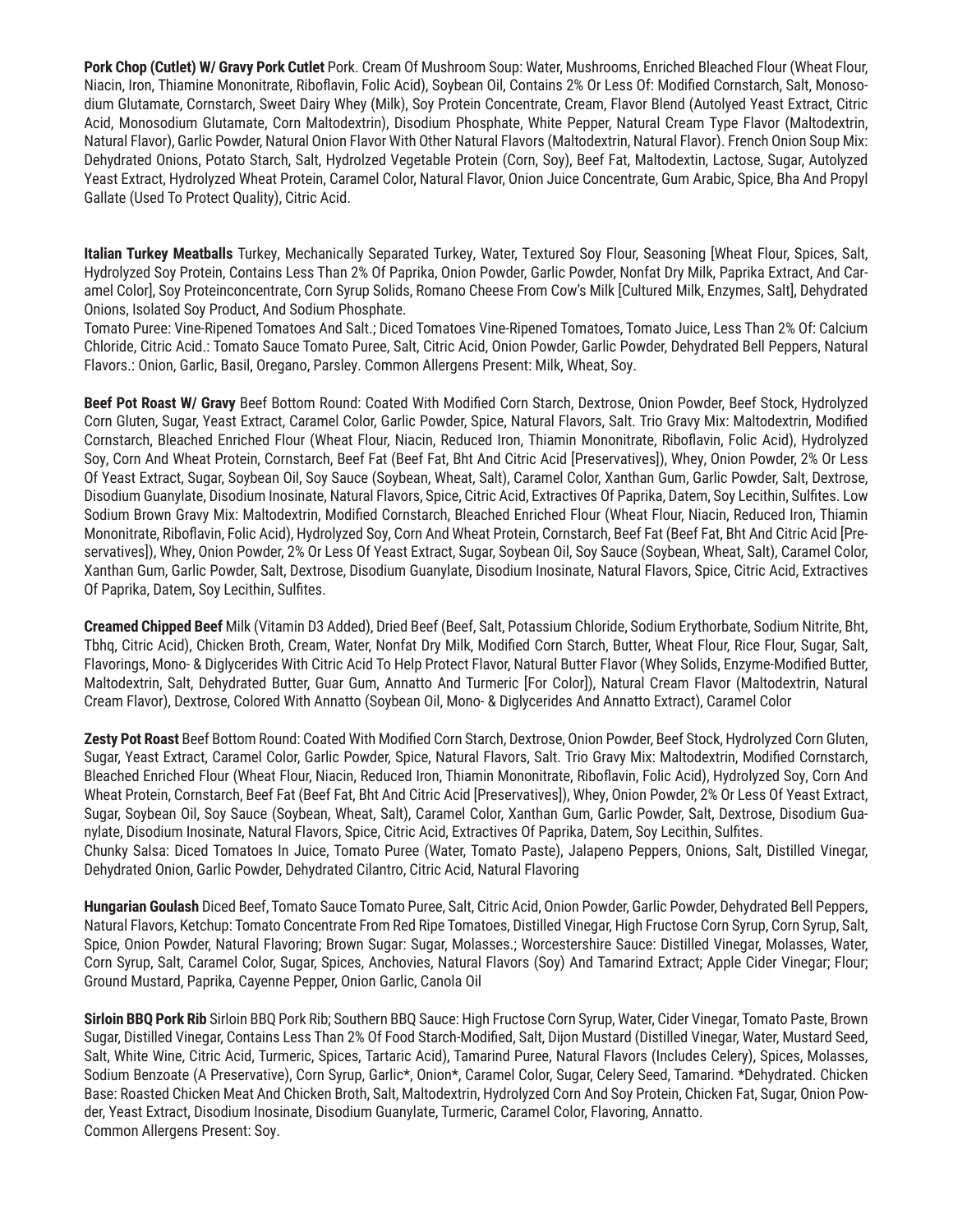## **Vegetable Blends**

California Blend Vegetable: Broccoli, Cauliflower, Carrots. Capri Blend Vegetable: Zucchini, Yellow Squash, Carrots, Green Beans. European Blend Vegetable: Broccoli, Cauliflower, Brussels Sprouts, Onions, Red Peppers. Italian Blend Vegetables: Broccoli, Cauliflower, Carrots, Italian Green Beans, Lima Beans. Kyoto Blend Vegetable: Broccoli, Carrots, Corn, Red Pepper, Soybeans. Malibu Blend Vegetables: Carrots, Yellow Carrots, Broccoli, Cauliflower. Midori Blend Vegetables: Green Soy Beans, Pea Pods, Baby Cob Corn, Red Pepper, Water Chestnuts. Mixed Vegetables: Corn, Green Beans, Carrots, Peas, Lima Beans. Normandy Blend Vegetables: Broccoli Florets, Cauliflower Clusters, Sliced Crinkle Cut Carrots, Smooth Sliced Zucchini. Oriental Vegetables: Green Beans, Broccoli, Onions, Mushrooms, Red Peppers. Scandinavian Blend Vegetables: Peas, Zucchini, Green Beans, Carrots, Onions. Winter Blend Veggies: Broccoli, Cauliflower.

**Mashed Sweet Potatos** Sweet Potatoes, Water, Brown Sugar (Sugar, Cane Molasses), Dehydrated Sweet Potato, Modified Food Starch (Potato Corn) Natural And Artificial Flavors (Milk), Molasses Powder, Disodium Dihydrogen Pyrophosphate (To Promote Color Retention), Corn Syrup Solids, Caramel, (Color) Gum Arabic.

**Roasted Redskin Potatoes** Redskin Potatoes, Dextrose.

**Fresh Cut Vegetable Mix** Broccoli, Zucchini, Squash, Yellow Onion, Green Pepper, Celery, Carrot.

#### **Cold Lunch Food Items**

**Garbanzo Bean Salad** Garbanzo Beans: Cooked Dried Chick Peas, Water, Salt, Disodium Edta (To Preserve Color). Cucumbers, Onions, Green Peppers, Pimientos: (Pimientos, Water, Salt, Citric Acid, Ground Mustard (Mustard Flour). Reduced Calorie Golden Italian Dressing Water, Soybean Oil, Corn Syrup, Distilled Vinegar, High Fructose Corn Syrup, Salt, Dried Garlic, Propylene Glycol Alginate, Xanthan Gum, Dried Onion, Potassium Sorbate And Sodium Benzoate (Preservatives), Dried Red Pepper, Dried Bell Peppers, Spices, Calcium Disodium Edta (Added To Protect Quality), Paprika Extract (Color, Soy Lecithin), Polysorbate 60, Turmeric Extract (Color), Citric Acid.

**Egg Salad** Hard Cooked Eggs, Pimiento (Pimientos, Water, Salt, Citric Acid, Ground Mustard (Mustard Flour). White Pepper. Mayo: Soybean Oil, Water, Whole Eggs And Egg Yolks, Vinegar, Salt, Sugar, Lemon Juice, Calcium Disodium Edta (Used To Protect Quality), Natural Flavors. Dehydrated Onion, Spices And Dehydrated Garlic. Common Allergens Present: Egg

**Zesty Egg Salad** Hard Cooked Eggs, Mayo: Soybean Oil, Water, Whole Eggs And Egg Yolks, Vinegar, Salt, Sugar, Lemon Juice, Calcium Disodium Edta (Used To Protect Quality), Natural Flavors. Black Pepper. Zesty Seasoning: Dehydrated Onion, Spices And Dehydrated Garlic. Common Allergens Present: Egg.

**Carrot Pineapple Raisin Salad** Fresh Shredded Carrots, Crushed Pineapple: Pineapple, Unsweetened Pineapple Juice. Raisins: Mayo: Soybean Oil, Water, Whole Eggs And Egg Yolks, Vinegar, Salt, Sugar, Lemon Juice, Calcium Disodium Edta (Used To Protect Quality), Natural Flavors. Non-Dairy Whipped Topping: Water, High Fructose Corn Syrup, Hydrogenated Vegetable Oil (Palm, Palm Kernel, Coconut And/Or Cottonseed), Contains Less Than 2% Of The Following: \*Sodium Caseinate (A Milk Derivative), Dextrose, Artificial Flavor, Polysorbate 60, Sorbitan Monostearate, Guar Gum, Xanthan Gum, Colored With Turmeric And Annatto Extracts. Cinnamon, Nutmeg.

**Ranch Seashell Pasta** Cooked Shell Pasta (Semolina [Wheat], Enriched With Niacin, Ferrous Sulfate, Thiamin Mononitrate, Riboflavin, Folic Acid), Soybean Oil, Water, White Distilled Vinegar, Contains Less Than 2% Of Eggs, Ranch Seasoning (Maltodextrin, Buttermilk, Salt, Monosodium Glutamate, Modified Corn Starch, Lactic Acid, Whey Solids [Milk], Dehydrated Garlic, Citric Acid, Guar Gum, Dehydrated Parsley, Dehydrated Onion, Whole Milk Solids, Soybean Oil, Silicon Dioxide), Green Bell Peppers, Red Onions, Red Bell Peppers, Egg Yolks (Egg Yolks, Salt), Sugar, Salt, Potassium Sorbate (To Retard Spoilage), Lemon Juice Concentrate, Mayonnaise Spice Blend Flavor (Medium Chain Triglycerides, Natural And Artificial Flavors). Common Allergens Present: Egg, Milk, Wheat.

**Zesty Pasta Salad Cooked Macaroni** (Macaroni [Semolina {Wheat}, Enriched With Niacin, Ferrous Sulfate, Thiamin Mononitrate, Riboflavin, Folic Acid]), Soybean Oil, Red Bell Peppers, Carrots, Onions, Water, High Fructose Corn Syrup, White Distilled Vinegar, Contains Less Than 2% Of Seasoning (Romano Cheese Made From Cow's Milk [Pasteurized Part Skim Milk, Cheese Culture, Salt, Enzymes], Salt, Sesame Seed, Poppy Seed, Paprika, Celery Seed, Dehydrated Garlic, Spice, Dehydrated Red Pepper, Silicon Dioxide [Anti-Caking Agent]), Spices, Salt, Dried Garlic, Potassium Sorbate (To Retard Spoilage), Dried Onion, Citric Acid, Dried Red And Green Peppers, Xanthan Gum, Turmeric (Color) And Annatto (Color), Distilled Monoglycerides, Guar Gum. Common Allergens Present: Wheat, Milk.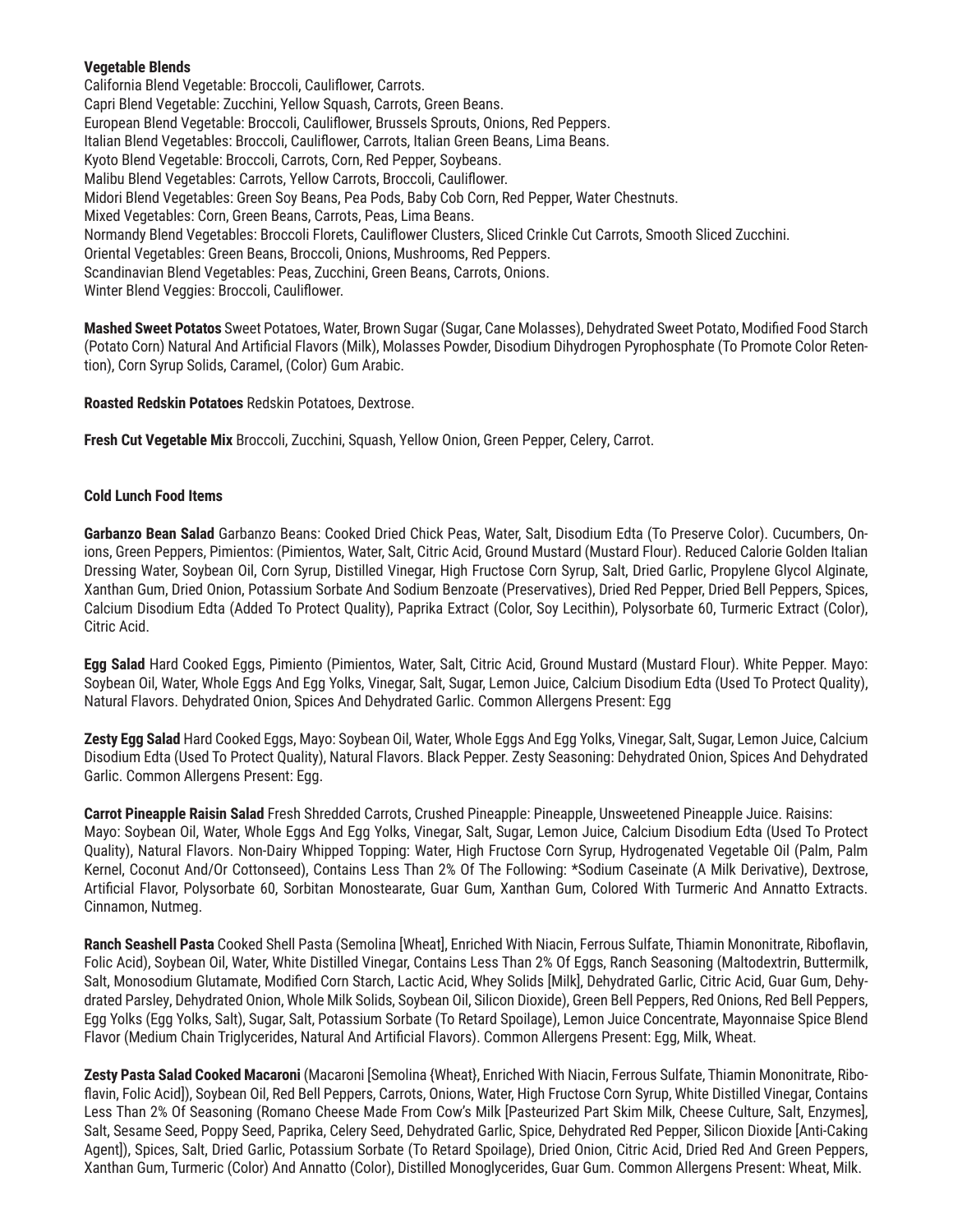**Grandma's Potato Salad** Potatoes, Soybean Oil, Water, Eggs, Onions, High Fructose Corn Syrup, Contains Less Than 2% Of Celery, White Distilled Vinegar, Red Bell Peppers, Egg Yolks (Egg Yolks, Salt), Salt, Sugar, Mustard (Water, Distilled Vinegar, Mustard Seed, Salt, Spices), Potassium Sorbate (To Retard Spoilage), Modified Corn Starch, Dextrose, Whey Protein Concentrate, Guar Gum, Xanthan Gum, Spices, Turmeric (Color) And Annatto (Color), Propylene Glycol Alginate, Onion Powder, Paprika (Color). Common Allergens Present: Egg, Milk.

**Amish Macaroni Salad** Cooked Enriched Macaroni Product (Water, Semolina [Wheat], Enriched With Niacin, Ferrous Sulfate, Thiamin Mononitrate, Riboflavin, Folic Acid), Eggs, Fructose, Soybean Oil, Water, High Fructose Corn Syrup, Onions, Celery, Contains Less Than 2% Of White Distilled Vinegar, Apple Cider Vinegar, Mustard (Distilled Vinegar, Mustard Seed, Salt, Turmeric, Spices), Red Bell Peppers (Red Bell Peppers, Water, Citricacid), Carrots, Egg Yolks (Egg Yolks, Salt), Salt, Modified Corn Starch, Sugar, Potassium Sorbate (To Retard Spoilage), Dextrose, Spices, Xanthan Gum, Guar Gum, Color (Water, Coloring [Yellow 5, Yellow 6, Red 40], Sodium Benzoate [Preservative], Citric Acid), Propylene Glycol Alginate, Onion Powder, Paprika (Color).Common Allergens Present: Egg, Wheat.

**Fine Diced Fresh Fruit** Oranges, Golden Pineapple, Honeydew, Cantaloupe, Water, Sugar, Citric Acid, Ascorbic Acid, Potassium Sorbate, And Sodium Benzoate.

**Bean Medley** Cut Green Beans, Cut Wax Beans, Water, Red Kidney Beans, Sugar, Corn Syrup, Vinegar, Diced Onions, Diced Red Bell Peppers, Soybean Oil, Salt, Natural Flavorings, Calcium Chloride, Disodium Edta (To Preserve Color), Turmeric.

**Pickled Beets** Beets, Water, High Fructose Corn Syrup, Vinegar, Salt, Natural Flavorings.

**Heritage Coleslaw GFS** Cabbage, High Fructose Corn Syrup, Water, Distilled Vinegar, Celery, Red Bell Peppers, Onions, Green Bell Peppers, Cucumbers, Carrots, Soybean Oil, Salt, Cider Vinegar Toner (Natural Flavor, Propylene Glycol, Barley Syrup), Potassium Sorbate (To Retard Spoilage).

**Coleslaw Scratch** Green Cabbage, Red Cabbage, Carrots. Tangy Dressing: Soybean Oil, High Fructose Corn Syrup, Water, Sugar, Distilled Vinegar, Egg Yolk, Salt, Contains Less Than 2% Dehydrated Horseradish, Spice, Xanthan Gum, Propylene Glycol Alginate, Artificial Flavor.

Grandma's Coleslaw GFS Cabbage, Slaw Base (Mayonnaise [Soybean Oil, Egg Yolks [Egg Yolks, Salt], High Fructose Corn Syrup, Distilled Vinegar, Mustard [Distilled Vinegar, Mustard Seed, Salt, Spices], Water, Salt], Color [Water, Yellow 5 And 6, Blue 1, Citric Acid]), Fructose, Sugar, Carrots, Water, Pea Vegetable Extract, Erythorbic Acid (To Retain Color), Potassium Sorbate (To Retard Spoilage), Natural Flavor, Salt, Citric Acid, Xanthan Gum.

**Marinated Carrots** Carrots, Tomato Puree (Water, Tomato Paste), Wheat Flour, Sugar, Water, Contains Less Than 2% Of: Salt, Citric Acid, Ascorbic Acid (Vitamin C), Flavoring, Celery Extract, Garlic Oil. Apple Cider Vinegar: Apple Cider Vinegar And Filtered Water, Canola Oil, Sugar: Cane Sugar, Worcestershire Sauce: Worcestershire Sauce: Distilled Vinegar, Molasses, Water, Corn Syrup, Salt, Caramel Color, Sugar, Spices, Anchovies, Natural Flavors (Soy) And Tamarind Extract.; Black Pepper, Green Pepper, Onion, Common Allergens Present: Wheat.

**Carrot Raisin GFS** Carrots, Slaw Dressing (High Fructose Corn Syrup, Soybean Oil, Sugar, Water, White Distilled Vinegar, Egg Yolks (Egg Yolks, Salt), Salt, Dextrose, Xanthan Gum, Natural Apple Flavor (Natural Flavors, Water, Propylene Glycol, And Alcohol), Natural Flavor (Natural Flavor, Propylene Glycol, Barley Syrup), Onion Powder, Spice, Guar Gum, Sodium Diacetate, Yellow Color (Propylene Glycol And Polysorbate 80 [Preservatives], Turmeric Oleoresin And Annatto Extract [Colors]), Calcium Disodium Edta), Sugar, Crushed Pineapple (Pineapple, Unsweetened Pineapple Juice), Raisins, Potassium Sorbate (To Retard Spoilage), Xanthan Gum.

**German Potato Salad GFS** Potatoes, Sugar, Water, Distilled Vinegar, Soybean Oil, Modified Corn Starch, Salt, Dehydrated Onion, Imitation Bacon Bits (Textured Soy Flour, Partially Hydrogenated Soybean Oil [With Bht As An Antioxidant], Salt, Natural And Artificial Flavor, Color [Caramel, Red 3]), Natural And Artificial Bacon Ham Flavor (Fractionated Coconut Oil, Natural Smoke Oil, Artificial Flavors), Sorbic Acid (As A Preservative), Vinegar Toner (Natural Flavor, Propylene Glycol, Barley Syrup), Spices, Stabilizer (Mono And Diglycerides, Guar Gum, Xanthan Gum, Polysorbate 60, Salt).

**Cucumber Marinade GFS** Cucumbers, High Fructose Corn Syrup, Water, Onions, Distilled Vinegar, Red Bell Peppers, Carrots, Soybean Oil, Salt, Cider Vinegar Toner (Natural Flavor, Propylene Glycol, Barley Syrup), Potassium Sorbate (To Retard Spoilage).

### **Spiced Peaches**

Peaches: Peaches, Water, Sugar. Cinnamon, Ginger, Nutmeg.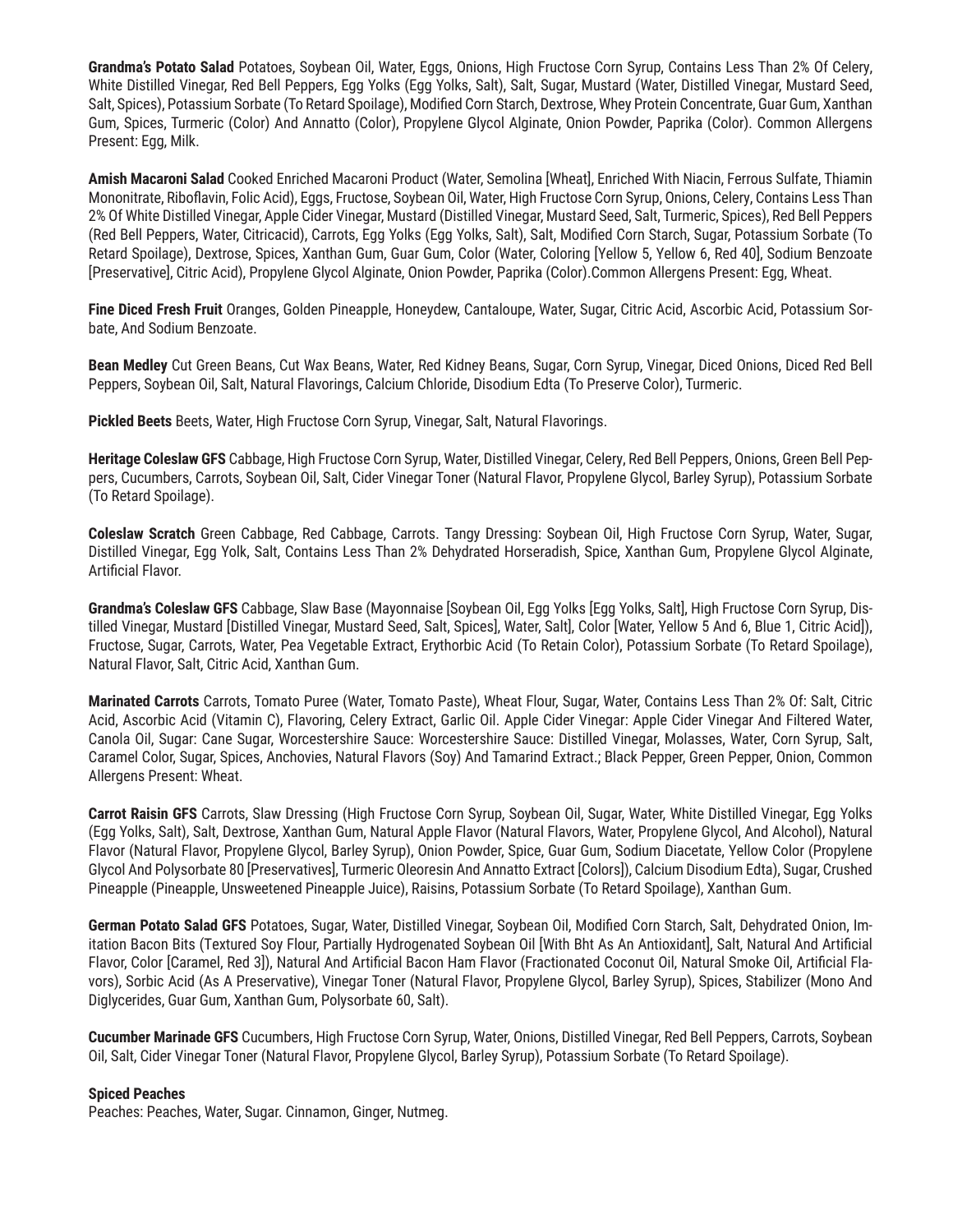**Pimiento Cheese Spread** Mozzarella & Muenster: Pasteurized Milk, Skim Milk; Cheese Cultures; Salt; Enzymes; Powdered Cellulose (Added To Prevent Caking); Natamycin (Added As A Mold Inhibitor), Cheddar Cheese: (Pasteurized Milk, Cheese Cultures, Salt, Enzymes, Annatto Color), Potato Starch, Corn Starch And Powdered Cellulose (To Prevent Caking), Natamycin (A Natural Mold Inhibitor). Pimiento (Pimientos, Water, Salt, Citric Acid), Mayo: Soybean Oil, Water, Whole Eggs And Egg Yolks, Vinegar, Salt, Sugar, Lemon Juice, Calcium Disodium Edta (Used To Protect Quality), Natural Flavors. Common Allergens Present: Egg.

**Chicken Salad** (Cooked Chicken Meat, Natural Proportion), Pimiento (Pimientos, Water, Salt, Citric Acid), Garden Seasoning Salt Free (Dehydrated Onion, Dehydrated Garlic, Spices, Dehydrated Carrots, Dehydrated Tomato, Orange Peel, Dehydrated Red Bell Pepper, And Natural Flavor). Mayo: Soybean Oil, Water, Whole Eggs And Egg Yolks, Vinegar, Salt, Sugar, Lemon Juice, Calcium Disodium Edta (Used To Protect Quality), Natural Flavors. Common Allergens Present: Egg.

**Harvest Turkey Salad** Whole Turkey Breast Roast With Up To 15% Of A Flavoring Solution Of Turkey Broth. Contains Less Than 2% Salt, Sugar, Sodium And Potassium Phosphate. Mayo: Soybean Oil, Water, Whole Eggs And Egg Yolks, Vinegar, Salt, Sugar, Lemon Juice, Calcium Disodium Edta (Used To Protect Quality), Natural Flavors. Dried Cranberries, Green Onion, Celery, Carrots, Common Allergens Present: Egg.

**Cranberry Turkey Salad** Whole Turkey Breast Roast With Up To 15% Of A Flavoring Solution Of Turkey Broth. Contains Less Than 2% Salt, Sugar, Sodium And Potassium Phosphate. Mayo: Soybean Oil, Water, Whole Eggs And Egg Yolks, Vinegar, Salt, Sugar, Lemon Juice, Calcium Disodium Edta (Used To Protect Quality), Natural Flavors. Dried Cranberries, Celery

**Ham Salad** Ham: Cured With Water, Honey, Salt, Vinegar, Sugar, Sodium Phosphates, Sodium Erythorbate, Sodium Nitrite. Phosphoric Acid). Pickle Relish: Cucumbers, Sugar, Water, Vinegar, Salt, Contains Less Than 2% Of Spices (Contains Mustard And Celery Seed), Calcium Chloride, Alum, Xanthan Gum, Potassium Sorbate (Preservative), Dehydrated Red Bell Pepper, Polysorbate 80, Natural Flavor, Turmeric Extract (Color). Eggs: Hard Cooked Eggs, Onions. Mayo: Soybean Oil, Water, Whole Eggs And Egg Yolks, Vinegar, Salt, Sugar, Lemon Juice, Calcium Disodium Edta (Used To Protect Quality), Natural Flavors. Common Allergens Present: Egg.

**Ham, Smoked Honey Cured, Sliced (820150)** Cured With: Water, Honey, Vinegar, Contains 2% Or Less Of Salt, Sugar, Sodium Phosphates, Sodium Erythorbate, Sodium Nitrite.

**Corned Beef** Cured With Up To 20% Of A Solution Of: Water, Salt, Potassium Lactate, Sugar, Sodium Phosphate, Sodium Diacetate, Sodium Erythorbate, Sodium Nitrite, Garlic Powder, Extractives Of Spice.

**Roast Beef** Beef, With Up To 15% Of A Solution Of: Water, Salt, Potassium Lactate, Sodium Phosphate, Corn Syrup Solids, Sugar, Sodium Diacetate, Onion And Garlic Powder, Beef Broth, Extractives Of Spices. Coated With: Salt, Dextrose, Caramel Color, Maltodextrin, Garlic Powder, Onion Powder.

**Turkey Breast Sliced (457140)** Turkey Breast, Turkey Broth, Honey Contains 2% Or Less Of Vinegar, Modified Food Starch, Sugar, Salt, Sodium Phosphates, Sodium Erythorbate, Sodium Nitrite, Natural Flavoring.

**Honey Smoked Turkey Breast** Turkey Breast, Turkey Broth, Honey, Contains 2% Or Less Of The Following: Vinegar, Modified Food Starch, Sugar, Salt, Sodium Phosphate, Sodium Erythorbate, Sodium Nitrite, Natural Flavoring.

**Swiss Cheese Sliced** Pasteurized Part-Skim Milk, Cheese Culture, Salt And Enzymes.

**Provolone Cheese Sliced** Pasteurized Milk, Cheese Culture, Salt, Enzymes.

**Cheddar Cheese Sliced** Pasteurized Milk, Cheese Culture, Salt, Enzyme And Annatto (Vegetable Color).

**Colby Jack Cheese Sliced** Pasteurized Milk, Cheese Culture, Salt, Enzymes And Annatto (Vegetable Color).

**Pepper Jack Cheese** Milk, Diced Chipotle Peppers, Cultures, Salt, Enzymes.

**Assorted Muffins (1.5oz)** Sugar, Whole Grains (Whole Wheat Flour, Whole Oat Flour, Oat Flakes), Bananas, Enriched Bleached Flour (Wheat Flour, Niacin, Iron, Thiamine Mononitrate, Riboflavin, Folic Acid), Water, Eggs, Soybean Oil, Egg Whites, Walnuts, High Fructose Corn Syrup, Chicory Inulin, Contains 2% Or Less: Modified Corn Starch,Whey, Leavening (Baking Soda, Sodium Aluminum Phosphate, Monocalcium Phosphate), Salt, Potassium Sorbate (Preservative), Corn Starch, Monoglycerides, Isolated Soy Protein, Lactylic Esters Of Fatty Acids, Xanthan Gum, Natural And Artificial Flavors, Soy Lecithin, Molasses, Caramel Color. Common Allergens Present: Eggs, Soy, Milk, Wheat, Tree Nuts.